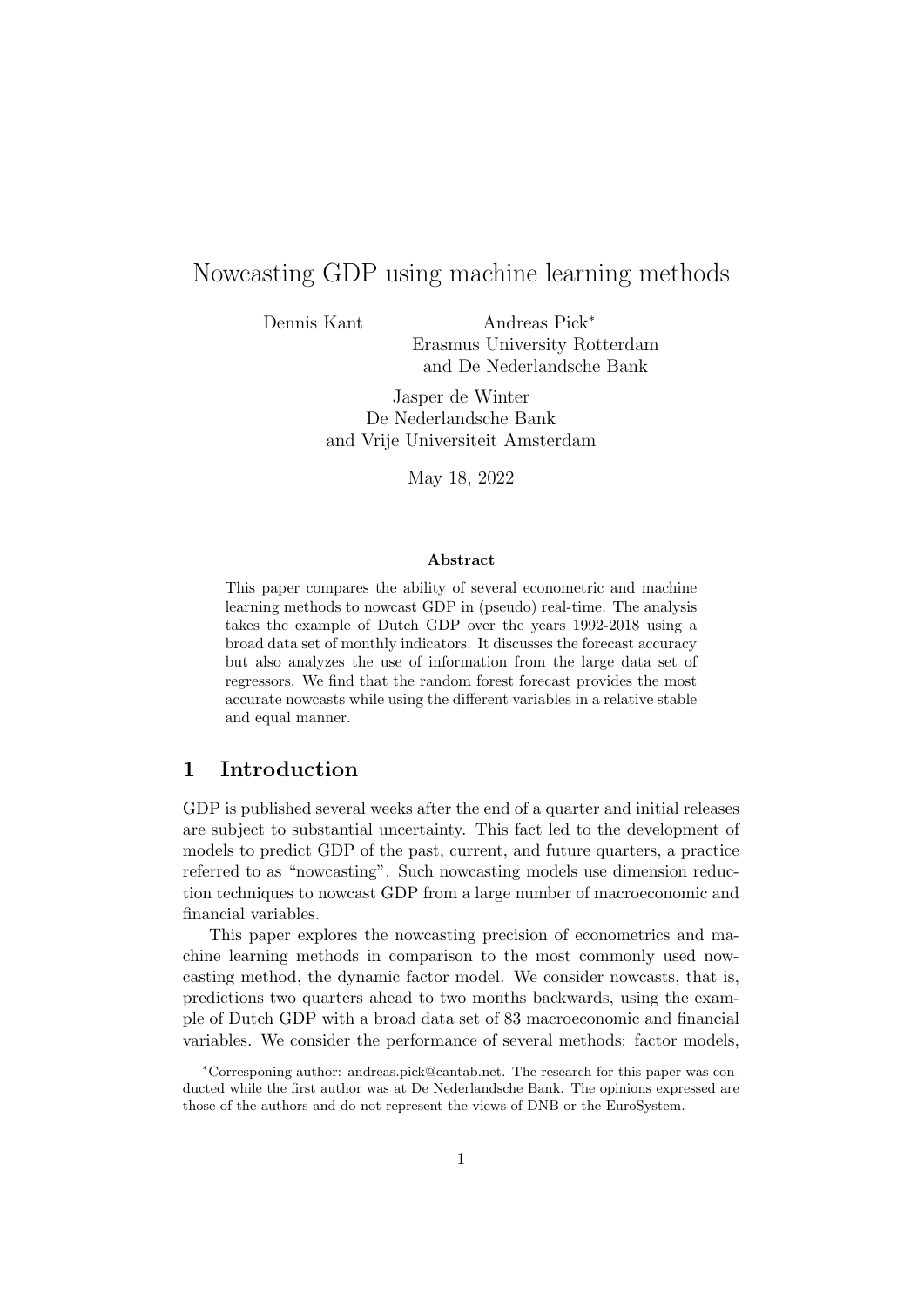regularization methods, random subspace methods, and the random forest. We separately evaluate their performance over different periods and different states of the economy.

For policy purposes, the interpretation of nowcasts is often of interest and we, therefore, investigate how the different methods use the information from the large data set. This is relatively straightforward for the factor, regularization, and random subspace models. The random forest, in contrast, is highly nonlinear and we use Shapley values to calculate the importance of the different variables.

Our findings suggest that, until the financial crisis, the nowcasts of the dynamic factor model were as accurate as those of the machine learning models. Since the financial crisis, however, machine learning methods, in particular the random forest, have been more accurate and this is true across various forecast horizons. When considering the variables that the different models rely most heavily on, it emerges that the dynamic factor model has shifted away from surveys and relies more heavily on production, sales, and financial variables. The random forest, in contrast, has a fairly even and stable use of variables in all categories.

The benchmark model in our analysis is the dynamic factor model as this model has been widely used at central banks to nowcast GDP (Giannone et al., 2008; Banbura and Rünstler, 2011; Jansen et al., 2016; Hindrayanto et al., 2016; Bok et al., 2018). Another popular class of models that we also consider are MIDAS based models (Marcellino and Schumacher, 2010; Kuzin et al., 2011; Foroni and Marcellino, 2014).

We compare these models to a range of models that are sometimes referred to as machine learning models. The first set of models are regularization methods, which estimate linear models where the parameters are subject to penalization terms. The nature of the penalization distinguishes the different models. We consider the LASSO of Tibshirani (1996) and the elastic net of Zou and Hastie (2005). We also considered other penalization models, namely the adaptive LASSO and ridge regression. However, the results were inferior to the LASSO and elastic net and for brevity we omit them from the discussion.

Next, we consider the random subspace methods of Elliott et al. (2013) and Boot and Nibbering (2019). These methods exploit the fact that model averaging tends to reduce the mean square forecast error by making a large number of predictions, where the model for each prediction combines subsets of the variables in the data set in a random manner. The predictions are then averaged to yield the final forecast.

Finally, we consider the random forest of Breiman (2001), which combines the model averaging feature of the random subspace methods with the nonlinear modeling inherent in regression trees. A downside of the random forest is that its nonlinearity complicates the interpretation of the role of the different variables in the forecasts and we work with Shapley values as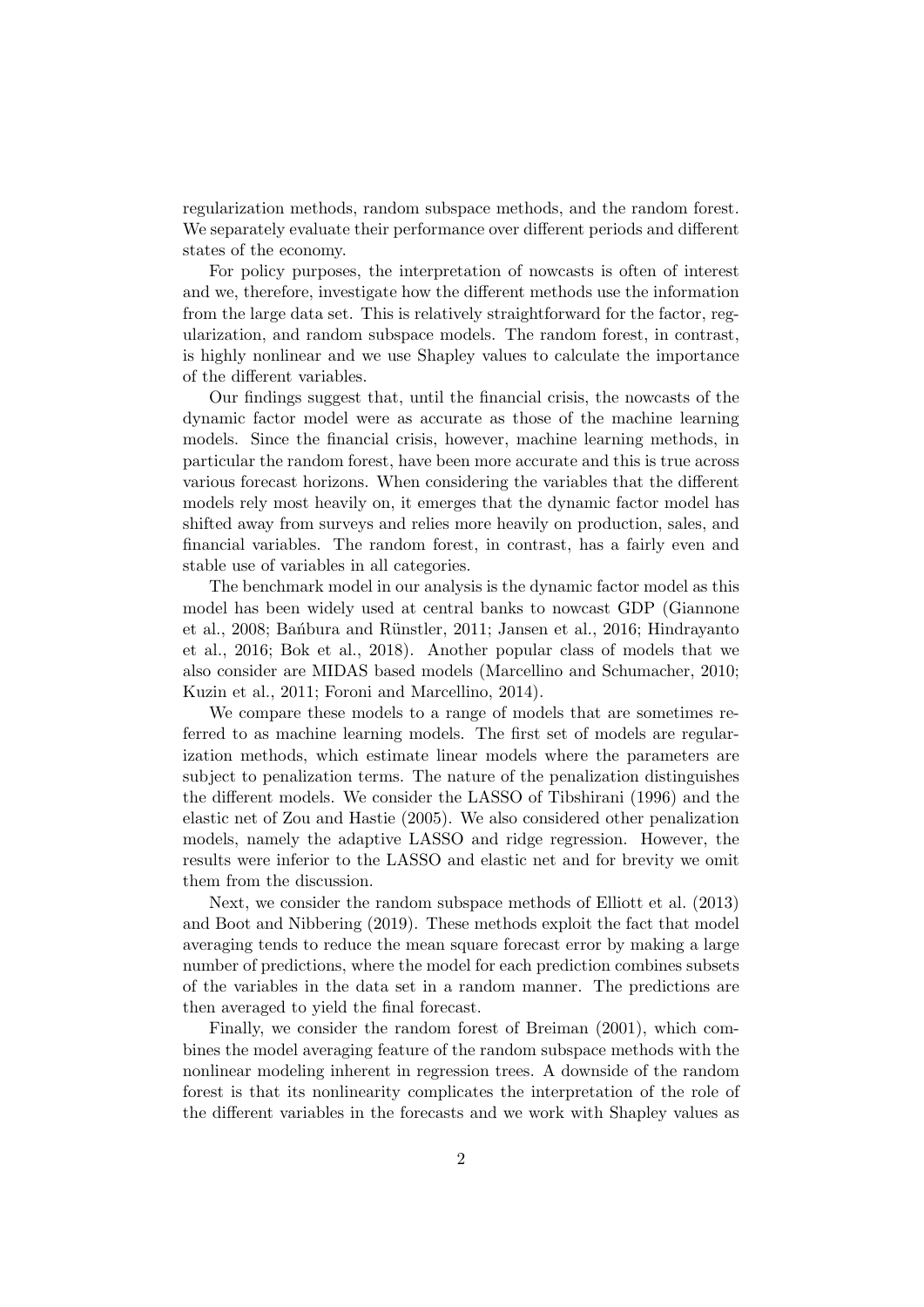discussed by Strumbelj and Kononenko  $(2014)$  and Lundberg and Lee  $(2017)$ in our analysis of the importance of the variables in the random forest.

We also consider averaging the forecasts from the different models using a range of weights that have been discussed by Elliott and Timmermann (2016). Model averaging has been shown to be able to reduce the mean square forecast error as it can reduce the variance of the resulting forecast. However, the weights with which the forecasts are averaged introduce uncertainty, which can negatively impact the forecast precision. In our application, average forecasts have a relatively high precision but tend not to beat the best model, the random forest, over all horizons.

Our paper relates to the growing literature on forecasting with machine learning methods in macroeconomics. Richardson et al. (2018) evaluate nowcasts of New Zealand's GDP from a number of machine learning models using quarterly data. They find that machine learning methods, in particular support vector machines, improve over their benchmark, the univariate autoregressive model. They do, however, not include the dynamic factor model or random forest, which are the leading methods in our analysis. Jönsson (2020) evaluates the nowcasting performance of the nearest neighbour algorithm for Swedish GDP and finds that it compares well to standard linear sentiment index models that are commonly used in Sweden. Yoon (2022) nowcasts Japanese GDP using boosted trees and random forests and finds that these outperform nowcasts of the Bank of Japan and the International Monetary Fund. Finally, Jardet and Meunier (2022) nowcast world GDP using factor-augmented and LASSO MIDAS models. They find that factoraugmented models deliver the most precise nowcasts. An important difference between these papers and our work is that their analysis is restricted to average forecast performance measures. In contrast, the importance of the different variables in the nowcasts is not considered. In a policy context, however, such interpretations are important and for this reason we put particular emphasis on the role of the variables in our nowcasts.

Machine learning methods have also been used to predict other macroeconomic variables. Medeiros et al. (2021) use a range of methods to predict U.S. inflation between 1 and 12 month into the future. Similar to our findings, their results suggest that the random forest is the most precise method to forecast inflation. Gogas et al. (2021) predict euro area unemployment using machine learning methods and similarly find that the random forest delivers the most precise unemployment forecasts. Finally, Maehashi and Shintani (2020) forecast seven Japanese macroeconomic time series (but not GDP). Comparable to our results, they find that machine learning models tend to offer more precise forecasts than traditional time series models and that ensemble methods improve over individual models.

In the next section, we introduce the models that we use for nowcasting and discuss the interpretation of the role the different variables play in the nowcasts. Details of the data are in Section 3 and the results are discussed in Section 4. Finally, Section 5 concludes.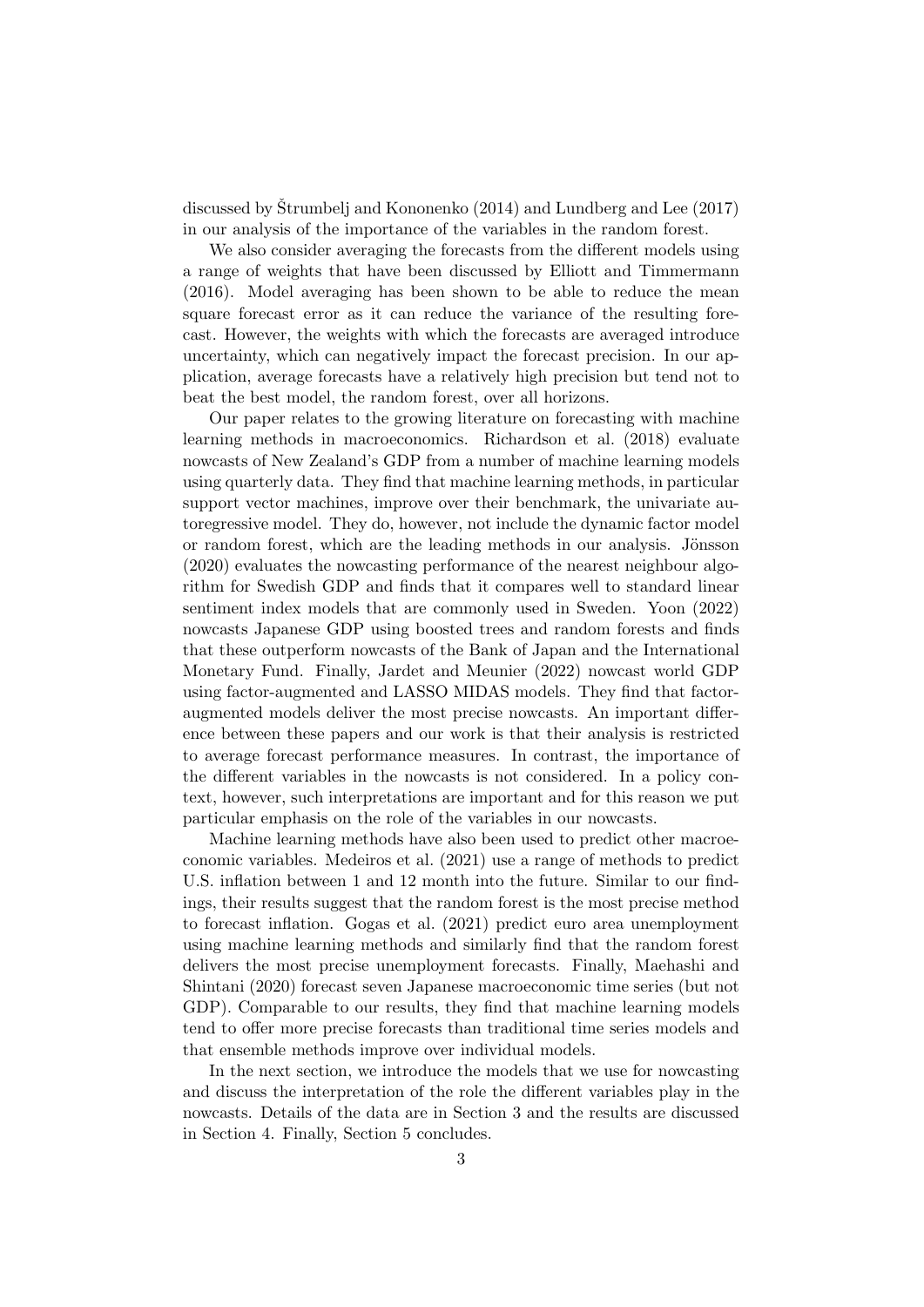# 2 Nowcasting models

In this section, we give a brief overview of the different methods we use in this paper and the parameter choices we make. We relegate a more formal description to the Online Appendix.

We compare the nowcasts produced by these methods to those from two benchmark models: the prevailing mean model, which assumes that the mean in the estimation sample provides the best forecast, and an autoregressive model with lag length chosen by AIC. All parameters are re-estimated for each nowcast using an expanding window.

# Dynamic factor model

The dynamic factor model is widely used by policy institutions. In order to facilitate comparison to these models, we use the specification in the literature (Giannone et al., 2008; Bansbura and Rünstler, 2011; Jansen et al., 2016; Bok et al., 2018). The dynamic factor model summarises the large set of regressors in a small number of factors. The factors and their loadings are estimated using principal components, and their dynamics subsequently estimated in a  $VAR(p)$ . This procedure simplifies the analysis relative to estimation in state space models as the parameters of the VAR can be estimated via OLS.

The specification depends on the number of factors and the number of lags in the VAR. In line with the literature Kuzin et al. (2013); Jansen et al. (2016) we produce nowcasts for VAR models with between one and six lags for between one and six factors and then use an equal weighted average as the final nowcast of the dynamic factor model

#### Mixed-data sampling factor-augmented model

The MIDAS model of Ghysels et al. (2007) has been adapted for nowcasting by Marcellino and Schumacher (2010). In the factor-augmented MIDAS model, factors are extracted at a monthly frequency. These are then used to model the quarterly series. The monthly series can be averaged using the exponential Almon lag. Alternatively, in the unrestricted MIDAS model, the monthly series are included separately using skip sampling. In our analysis, the unrestricted MIDAS model produced the more precise nowcasts and we will therefore concentrate on this weighting scheme. For consistency with the dynamic factor model, we use the same number of factors and construct the factors using between one to six lags of the data. We then average the different forecasts. For brevity, we will refer to this factor-augmented MIDAS model as the MIDAS model.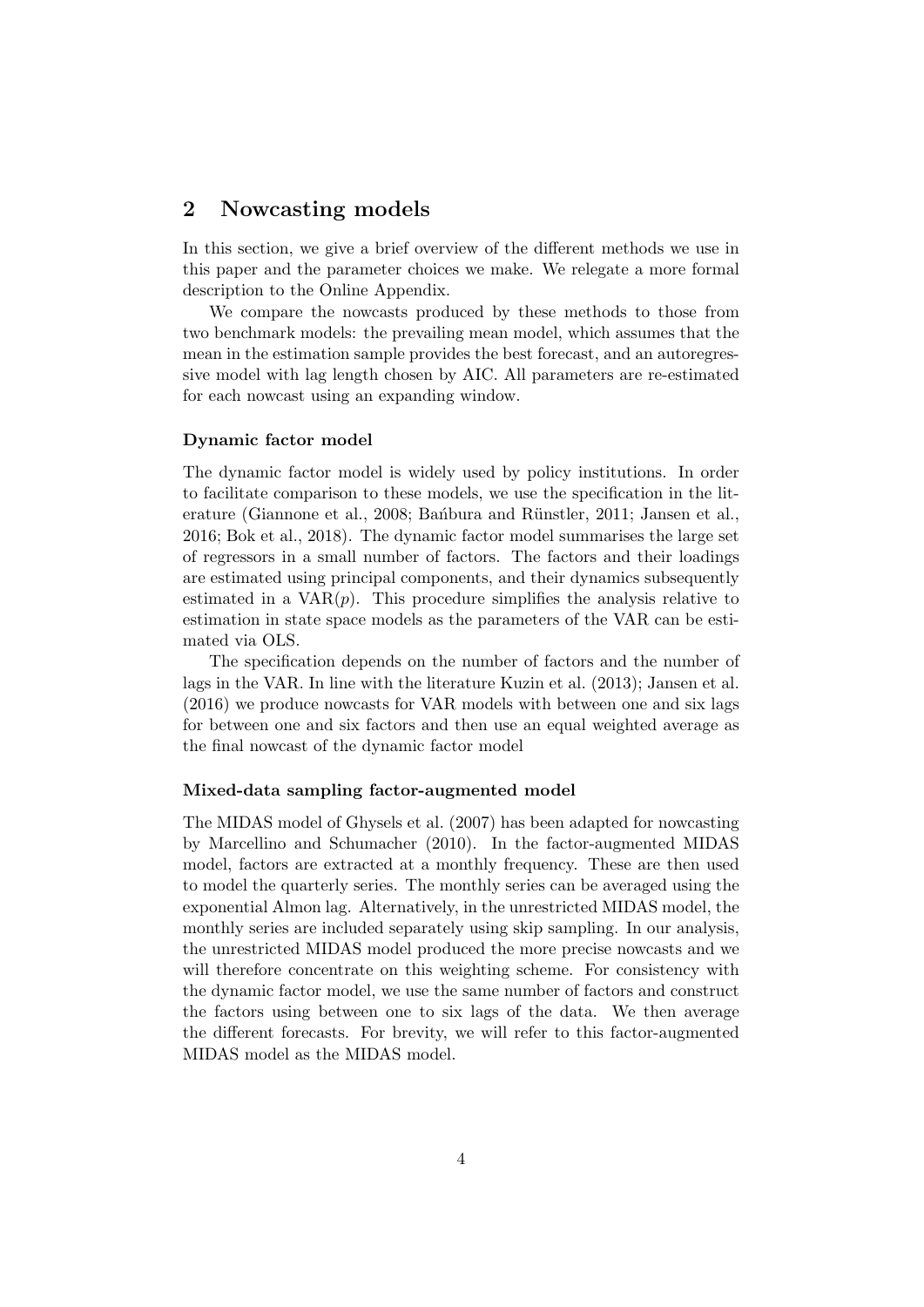#### Regularization techniques

We use the least absolute shrinkage and selection operator (LASSO) and the elastic net in this paper. We also obtained results for ridge regression and adaptive LASSO. However, the forecasts from the latter two were strictly dominated by those from LASSO and elastic net and, for brevity, we therefore omit these results.

The LASSO of Tibshirani (1996) performs both regularization and variable selection by imposing an  $\ell_1$  penalty in the estimation of the coefficients. The elastic net of Zou and Hastie (2005) imposes a combination of  $\ell_1$  and  $\ell_2$ penalties. Similar to the LASSO, the  $\ell_1$  norm selects parameters by shrinking some to zero but through the use of the  $\ell_2$  norm it also shrinks the remaining coefficients towards zero.

The amount of shrinkage in the LASSO is determined by a scalar parameter,  $\lambda$ . We determine this parameter via cross-validation. Importantly, the cross-validation is done for each forecast separately and uses only data in the respective estimation sample, and this is the case for all empirical methods that use cross-validation. Next to the shrinkage parameter, the elastic net has a second parameter that determines the relative importance of the  $\ell_1$ and  $\ell_2$  penalties. Again, we determine these parameters via cross-validation.

#### Random subspace regression

Random subspace methods encompass methods that reduce the regressor space by averaging forecasts from either random combinations or random subsets of the data. The idea of randomly selecting smaller models and averaging (with equal weights) their forecast is based on complete subset regression of Elliott et al. (2013). They build on the idea of model averaging to combine forecasts obtained from all possible combinations of smaller linear models that can be produced from a large data set. However, the number of possible combinations can quickly become prohibitively large. A solution is to take a smaller number, say  $R$ , of randomly chosen subsets of regressors. Boot and Nibbering (2019) show that this approximates the complete subset regression for finite R, such as  $R = 1000$ .

A tuning parameter of this method is the size of each regressor subset, k. Theoretical results by Boot and Nibbering (2019) suggest that k should be chosen relatively large at about 30. The experience of Pick and Carpay  $(2022)$  suggests that smaller k can deliver more precise forecasts. We initially experimented with different choices of  $k$  up to 30 and our experience confirms that smaller choices of  $k$  deliver better nowcasts. As a result, we average nowcasts over those obtained using  $k = 2, 3, 4, 5$ .

An alternative to selecting regressors would be to combine the regressors with random weights. Boot and Nibbering (2019) discuss this option and call it 'random projection'. The large regressor set is combined using a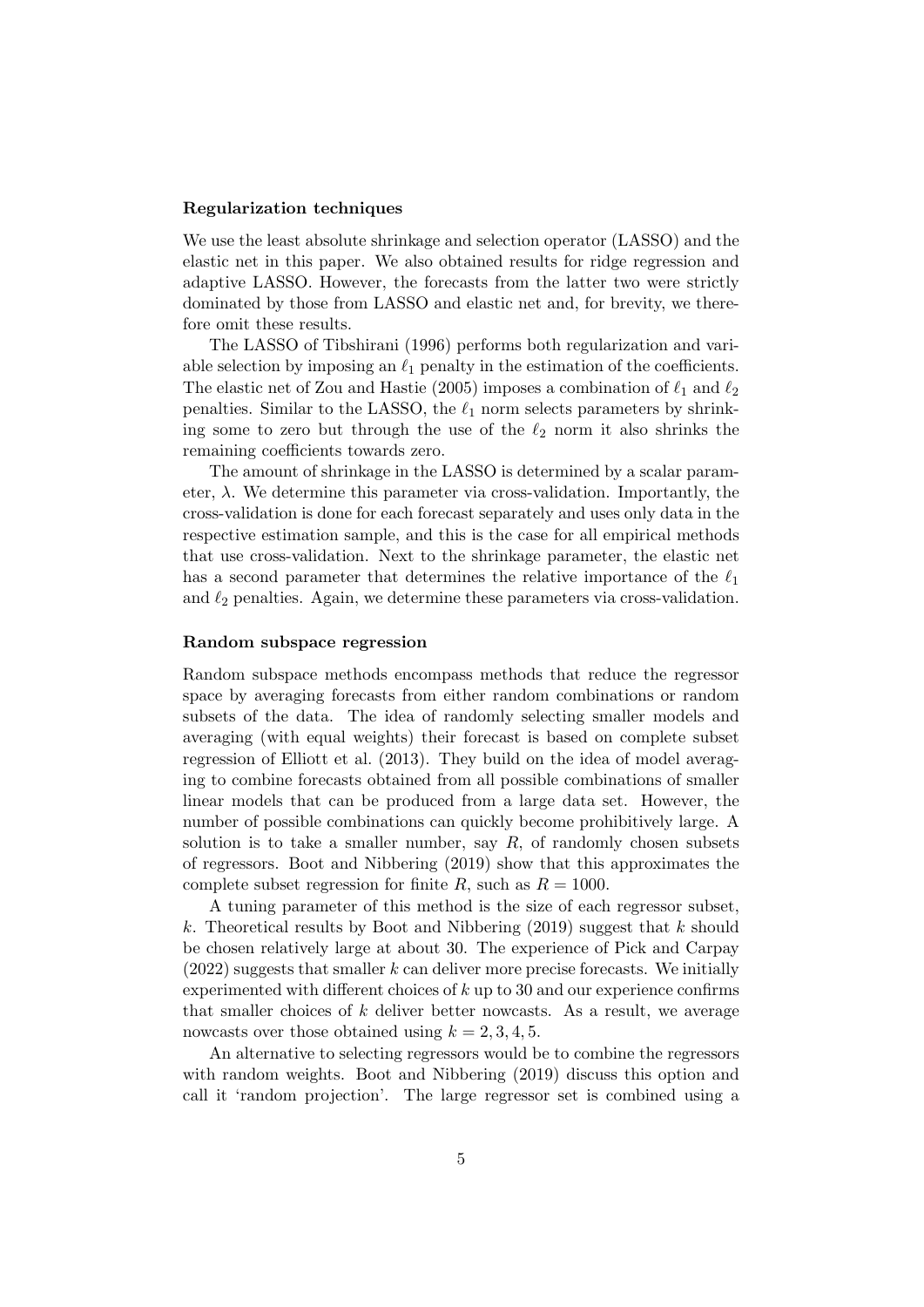random weighting matrix to yield k combined regressors. For Gaussian random projections, the weights are independently drawn from a standard normal distribution. Multiple realizations of the weights are drawn and the resulting forecasts are averaged. Again, the choice variable k needs to be determined and as above we average nowcasts over those obtained using  $k = 2, 3, 4, 5.$ 

Other weighting schemes are possible, for example, the weights used by Guhaniyogi and Dunson (2015). The analysis of Pick and Carpay (2022), however, suggests that random subset selection and random projection deliver superior forecast performances and we therefore limit our attention to these two methods.

#### Random forest

The random forest forecast averages the forecasts of multiple decision trees. To grow a decision tree, the space of predictor values is partitioned with the aim of minimizing the in-sample squared error. At each partition, the algorithm chooses a split based on one of the predictors that realizes the largest decrease in squared error.

Trees are designed to have a high degree of independence of each other by randomly drawing a subset of predictor variables and a subset of observations to grow any given tree. Averaging the forecasts from the trees in the random forest therefore minimizes the variance of the average forecast.

In order to reduce overfitting, each estimation sample is divided in a training and a validation set. The share of the data in the training set,  $\omega$ , in all estimation samples is varied with  $\omega = 0.6, 0.7, 0.8, 0.9$  and we average forecasts over the results from the  $\omega$ . Within each training set size,  $\omega$ , we cross-validate the number of skip-sampled predictors to split the tree, where the possible values of the number of predictors is  $k = 1, 2, \ldots, 249$ . We use the prediction of the 400 trees in each random forest.

#### 2.1 Nowcast combinations

Given that the models above have distinct ways of incorporating the information of the monthly indicators, combining the forecasts could be beneficial. Combining forecasts from different sources has a long track record in the forecasting literature (Timmermann, 2006). We start by examining whether the models have marginal value in comparison to the best model and subsequently investigate forecast combination strategies.

The marginal value of a model can be established via an encompassing test, where the marginal value of a model relative to the model with the lowest RMSFE is assessed by estimating the parameters of the following regression model,

$$
y_{t+h} = \alpha + \delta \hat{y}_{a,t+h|t} + (1 - \delta) \hat{y}_{b,t+h|t} + \varepsilon_{t+h}
$$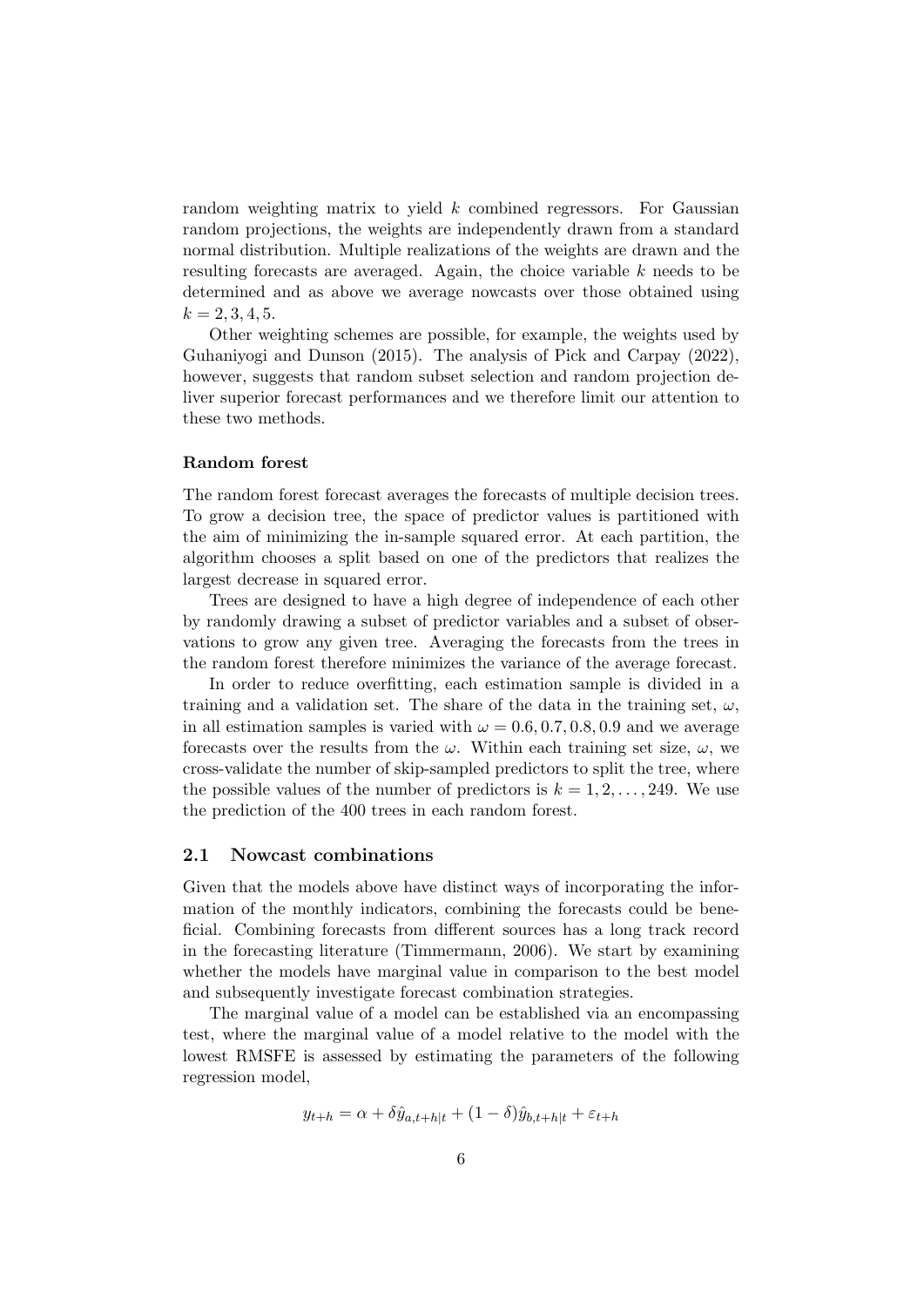|              | Hyperparameter choices              |                                                   |
|--------------|-------------------------------------|---------------------------------------------------|
| Method       | hyperparam.                         | choice                                            |
| <b>DFM</b>   | no. factors                         | average over $q = 1, 2, \ldots, 6$ factors        |
|              | lag length                          | average over $p = 1, 2, \ldots, 6$ lags           |
| <b>MIDAS</b> | no. factors                         | average over $q = 1, 2, \ldots, 6$ factors        |
|              | lag length                          | average over $p = 1, 2, \ldots, 6$ lags           |
| LASSO        | weight $\ell_1$ penalty             | cross-validation                                  |
| EN           | weight $\ell_1$ penalty             | cross-validation                                  |
|              | weight $\ell_1$ vs $\ell_2$ penalty | cross-validation                                  |
| RS           | size models                         | average over $k = 2, 3, 4, 5$                     |
|              | no. of models                       | 1000                                              |
| RP           | size models                         | average over $k = 2, 3, 4, 5$                     |
|              | no. of models                       | 1000                                              |
| RF           | share training set                  | average over $\omega = 0.6, 0.7, 0.8, 0.9$        |
|              | no. of regressors per tree          | cross-validate per $\omega$ for $k = 1, 2, , 249$ |
|              | no. trees                           | 400                                               |

Table 1

The methods are: DFM the dynamic factor model, MIDAS the mixed-data sampling factor-augmented model, LASSO the least absolute shrinkage and selection operator, EN the elastic net, RS the random subset selection, RP the random projection, RF the random forest.

where  $\hat{y}_{a,t+h|t}$  and  $\hat{y}_{b,t+h|t}$  are two of our forecasts, subscript a denotes the alternative forecast and b the most precise forecast ex post, and for the weights we have that  $\delta \in [0, 1]$ . The alternative model has marginal value next to the best model if, significantly,  $\delta > 0$ .

The first forecast combination would then be to use  $\delta$  as the model weight. As we have multiple forecasts at our disposal, we consider different strategies.

Combining more than two forecasts requires weights for each of the forecasts. A simple solution is to give the forecasts equal weight, which turns out to be a difficult to beat benchmark (Timmermann, 2006). An advantage of equal weighted forecast combinations is that fixed weights avoids estimation uncertainty that would translate into forecast uncertainty. The downside, however, is that if the unknown optimal weights are far from equal weights, the forecast combination may suffer. We therefore also consider ways to estimate the weights.

The first method to estimate the forecast weights is to use weights that are inversely proportional to the MSFE. We measure the cumulative square forecast error,  $v_{j,t|t-h}^2$ , and calculate the weights as

$$
w_{j,t} = \frac{(v_{j,t|t-h})^{-2}}{\sum_{j=1}^{m} (v_{j,t|t-h})^{-2}}
$$

where  $m$  is the number of forecasts to combine. We calculate the cumulative error,  $v_{j,t|t-h}$ , using either an expanding window or a rolling window of ten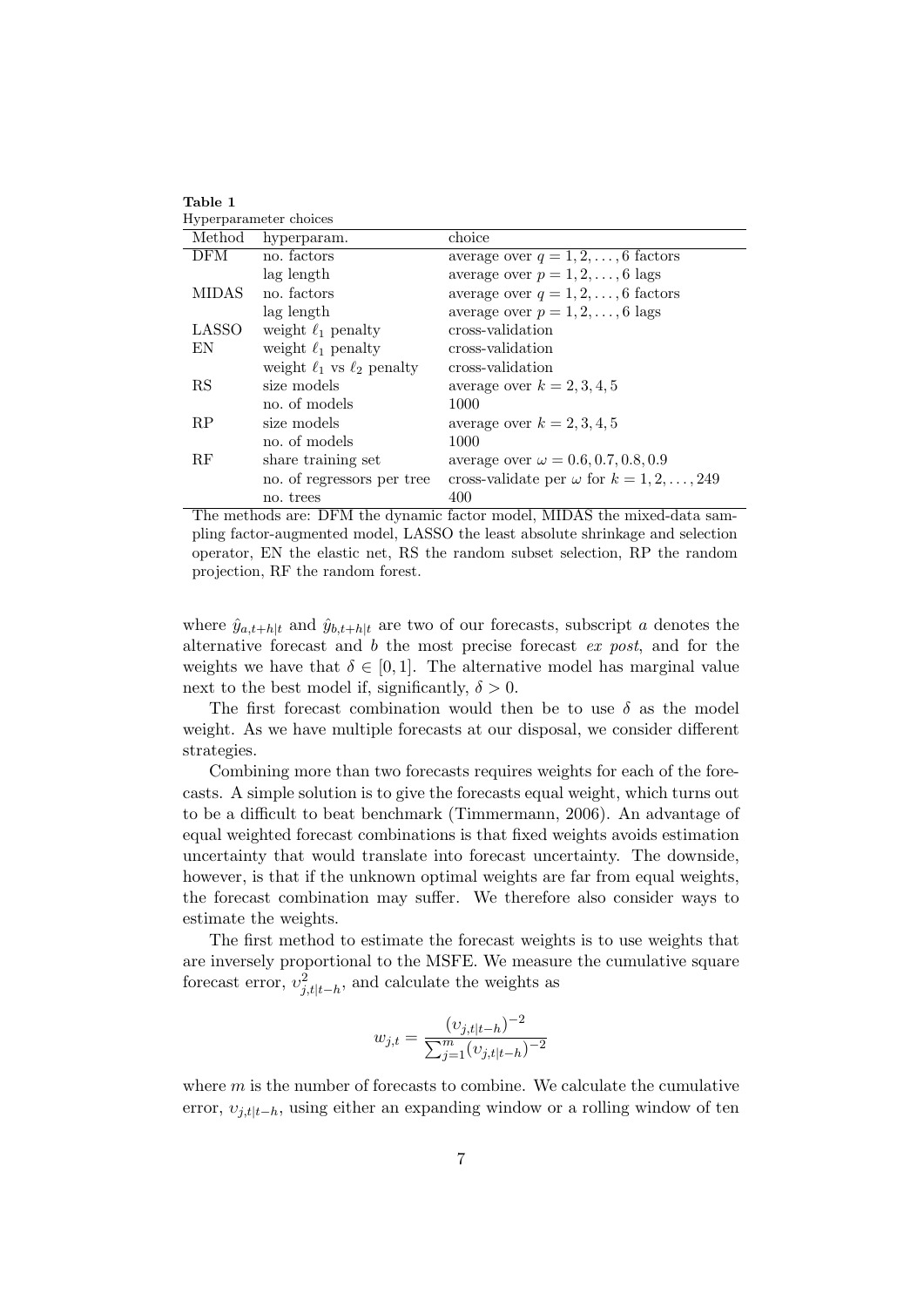quarters. Prior to the first forecast, no weights can be determined and we take an equally weighted average as the first forecast combination.

The weights above do not address potential biases of the forecasts. If biases are suspected, Granger and Ramanathan (1984) suggest estimating weights in a linear regression

$$
y_{t+h|t} = \beta_0 + \sum_{j=1}^{m} \beta_j \hat{y}_{j,t+h|t} + \epsilon_{t+h}
$$

where the estimated coefficients are then used as forecast weights in addition to the intercept that estimates the bias. Again, we estimate the coefficient using an expanding and a rolling window of size 40. For the first 40 forecasts we use equal weights.

### 2.2 Interpreting nowcasts

In policy environments, such as central banks, the interpretation of nowcasts is important. We will therefore illustrate the contributions of the underlying time series to the nowcasts over time. For the dynamic factor model, the weights that are implicitly assigned to predictors in a model are determined using the methods of Koopman and Harvey (2003) and Bansbura and Rünstler (2011).

The MIDAS, LASSO, elastic net, random subset regression, and random projection are all linear in the predictors. This means that it is straightforward to extract the contributions of the time series to the forecasts. For the shrinkage methods, the contributions of the time series to the forecasts follow from the linear relationship the selected variables have with GDP. The random subspace methods also fall into the class of linear models conditional on the selection regressors and the projection matrices.

The random forest, in contrast, is a highly nonlinear model, which makes interpreting the role of different predictors considerably more complex. We use the concept of Shapley values (Shapley, 1953) to interpret the role of predictors, which has been developed further by Strumbelj and Kononenko (2014) and Lundberg and Lee (2017).

The Shapley value measures the average difference in the loss of trees that include the variable in question to the loss of trees that do not include that variable. Denote the loss of a tree that includes a given variable  $i$  by  $L(S \cup \{i\})$  and that of another tree with the same variables except variable i by  $L(S)$ , where S is the set of variables in the tree except variable i, and  $S \subseteq \mathcal{F}$  with  $\mathcal{F}$  denoting the complete set of variables. As the effect of variable  $i$  likely depends on the other variables in the tree, the loss differential is computed for all possible variables in a tree. The contribution of variable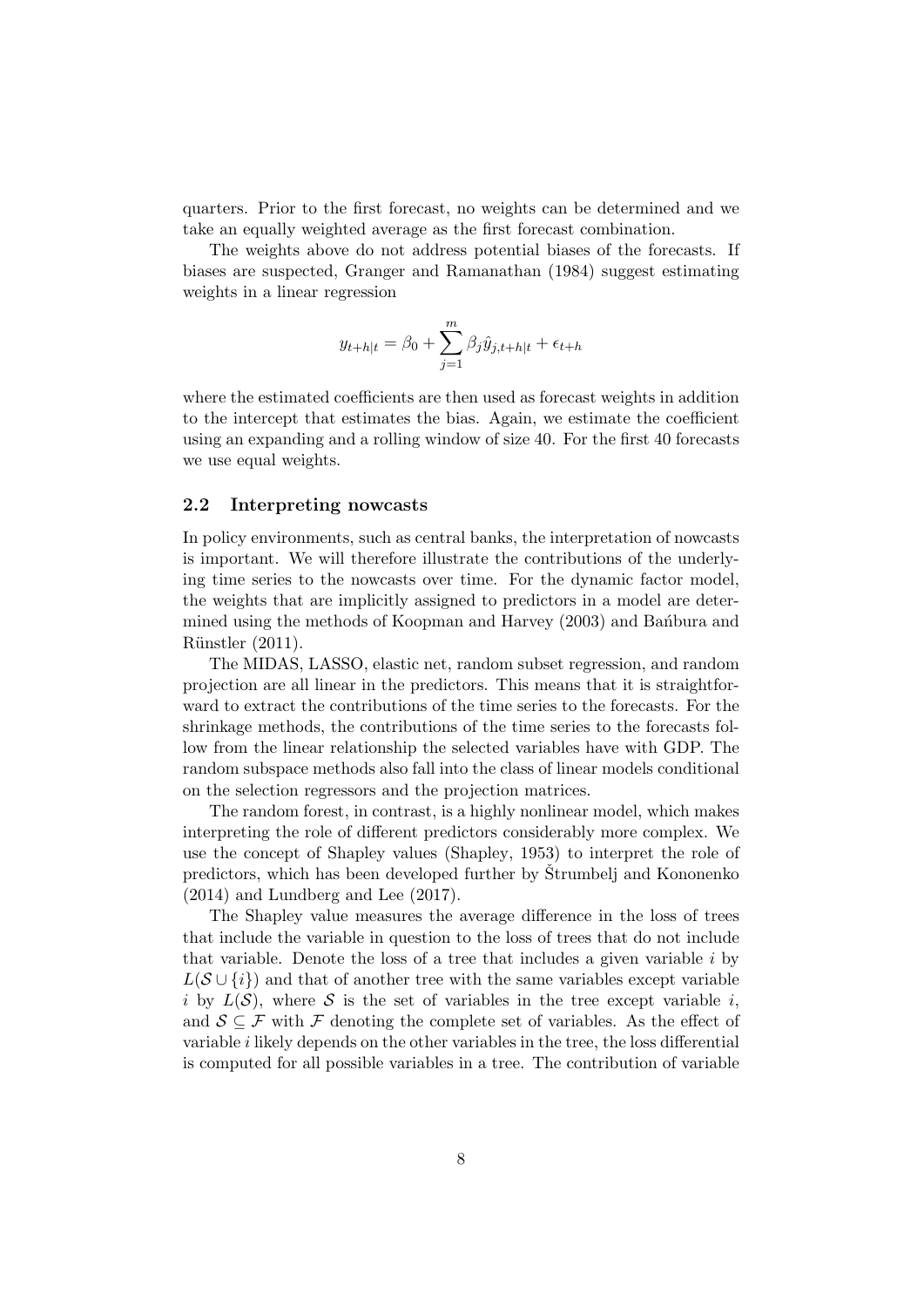$i, \phi_i$ , is then computed as the weighted average of the differences

$$
\phi_i = \frac{1}{N_M} \sum_{\mathcal{S} \subseteq \mathcal{F}} [L(\mathcal{S} \cup \{i\}) - L(\mathcal{S})]
$$

where  $N_M$  is the number of possible combinations of variables in trees excluding variable i. With many predictors, this procedure is computationally burdensome and we therefore use the approximation proposed by Strumbell and Kononenko (2014).

# 3 Data

The data set consists of 83 monthly time series and quarterly GDP that were downloaded on the 26<sup>th</sup> of March 2019. The statistical monthly information set reflects the public knowledge at the end of the month. The time series were obtained from Statistics Netherlands, the central banks of Belgium and the Netherlands, Datastream, the European central bank, Eurostat, and the Hamburg Institute of International Economics.

The series can be grouped into five categories. The first category is hard, quantitative information on production and sales, such as industrial production, car sales, retail sales, exports, imports, and unemployment. The second category is soft, qualitative information on expectations derived from surveys among consumers, retailers, and firms. The third category contains financial variables, both quantities (monetary aggregates) and prices (interest rates and stock prices), which determine financing conditions for firms and consumers. Moreover, financial market prices partly reflect financial market expectations on output developments in the near future. The fourth category contains information on prices, i.e. consumer prices, producer prices, the housing price, and commodity prices. The fifth category contains some miscellaneous series, i.e. bankruptcies and issued vehicle registrations.

Most monthly data are seasonally (and calendar effects) adjusted at the source, except for prices and financial variables. If data are not seasonally adjusted we apply the US Census' X12-method. All monthly series are made stationary by differencing, log-differencing or double log-differencing (in the case of prices). Moreover, all variables are standardized by subtracting the mean and dividing by the standard deviation. This normalization is necessary to avoid overweighting of high-variance series in the extraction of common factors. Details can be found in Table A.1 in the Appendix.

All monthly indicator series start in January 1985, while the quarterly GDP series start in the first quarter of 1985. The forecast evaluation period runs from 1992Q1 to 2018Q4. We produce pseudo-out-of sample forecasts for the observations in the forecast period using an expanding estimation sample, that is, model selection and the estimation of the parameters in the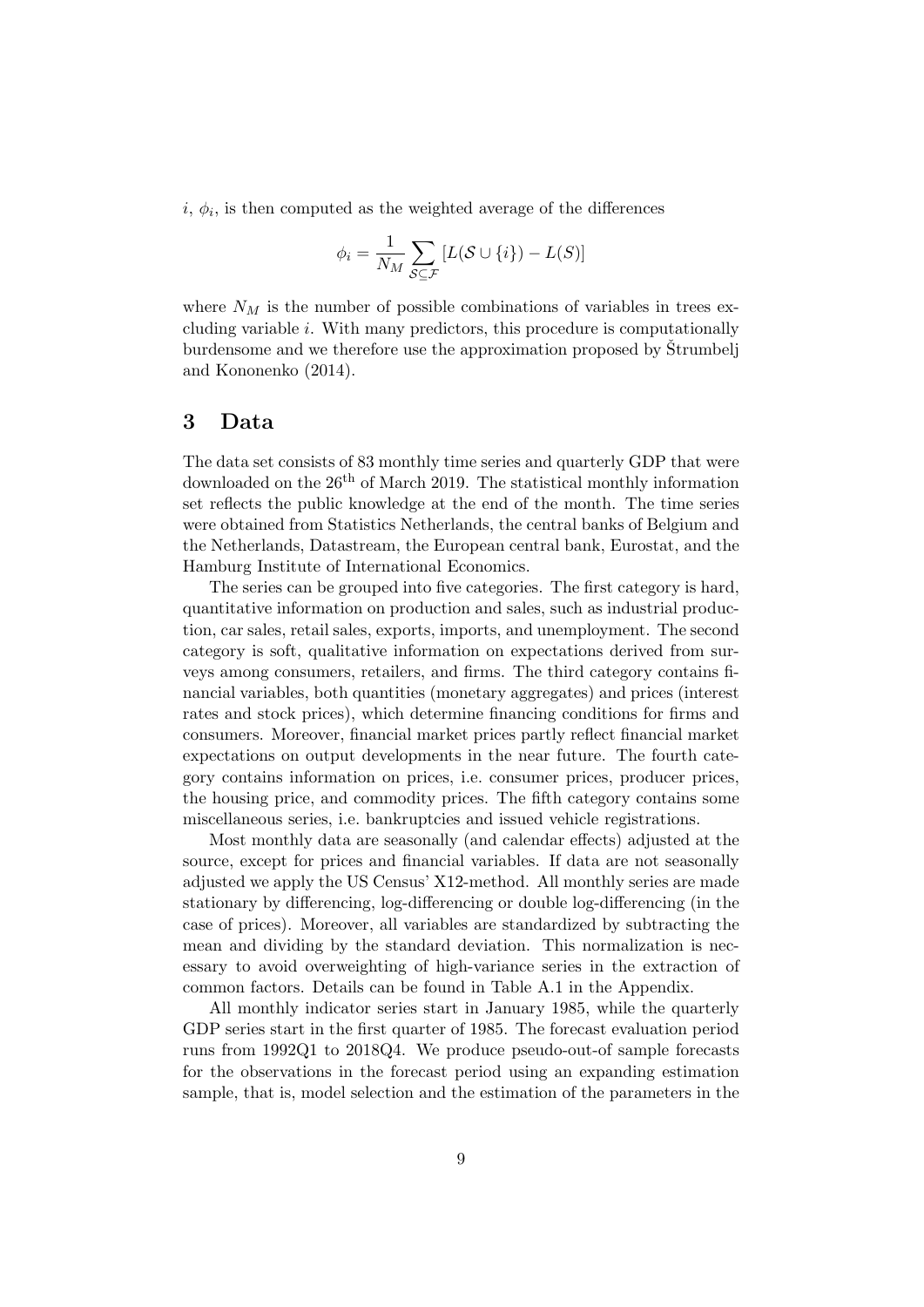

Note: Three time periods are depicted: GM: Great Moderation (1992Q1-2007Q4), FC: Financial Crisis (2008Q1-2011Q3) and PFC: Post-Financial Crisis (2011Q4-2018Q4). Economic crises, expansions and regular growth are depicted in the graph.

models relies on the data of the estimation sample and, after each forecast, the estimation sample is expanded to include the additional observations.

We analyze the performance of the model during periods of economic contraction as defined by the Centre for Economic Policy Research (CEPR), normal growth, and expansion. We use the dating of crises by the CEPR in the euro zone as a proxy for crises in the Netherlands. The CEPR identifies three crises in the evaluation period: 1992Q2-1993Q3, 2008Q2-2009Q2, and 2011Q4-2013Q1. Similarly, based on the findings of the International Monetary Fund (IMF), periods of economic expansion are identified as upward trends in annual real GDP growth in the time periods 1994Q4-2000Q4, 2002Q4-2007Q1 and 2013Q1-2017Q1. GDP growth is plotted in Figure 1. In 17 quarters the economy contracted, in 31 quarters the economy grew moderately and in 60 quarters the economy expanded.

## The ragged edge

The different indicators are published with varying delays. Generally, the hard variables are accompanied with a significant publication delay, whereas soft variables (surveys) are published on a more timely basis. The varying availability of the indicators is commonly referred to as the "ragged-edge" (Wallis, 1986).

Our modelling strategy needs to account for data availability at the moment when the nowcast would be made in real time. We take an approach here that is akin to the direct forecasting approach: rather than predict variables that are still unreleased, we nowcast GDP using the latest available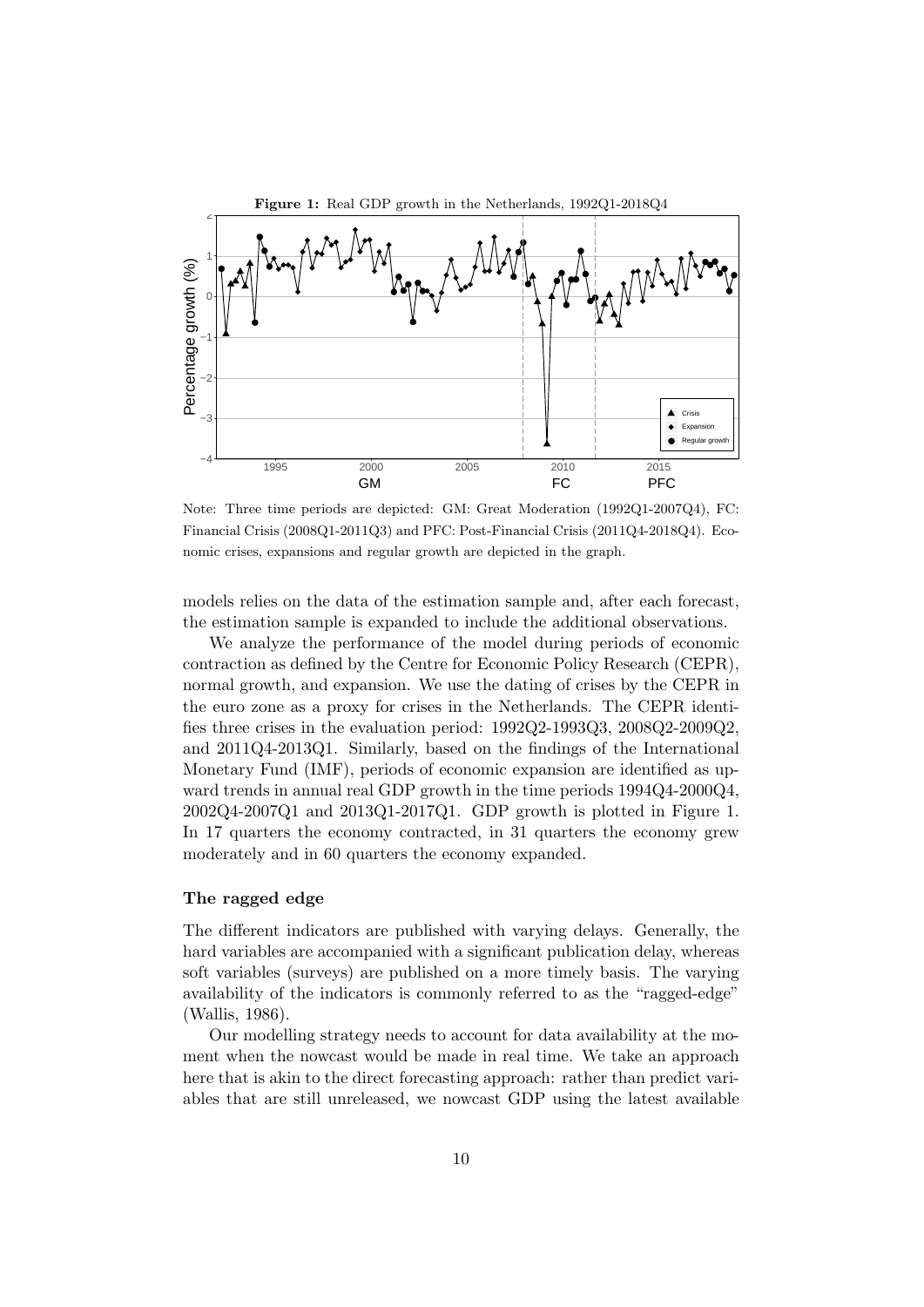data. This has been called "vertical realignment" by Marcellino and Schumacher (2010). We have experimented with other methods to deal with the ragged-edge, such as using univariate methods to predict the missing observations. However, these methods, while computationally much more costly, did not lead to improvements in nowcast precision and, for brevity, we therefore omit these results.

We employ a pseudo real-time design, which takes data publication delays into account, but ignores the possibility of data revisions for GDP and some indicators, such as retail trade. The latter might implies that we overestimate the forecasting accuracy of statistical models. However, it is also quite likely that the effects of data revisions on the final forecast will largely cancel out because statistical methods typically attempt to eliminate noise from the process by either extracting factors from a large data set or pooling large numbers of indicator-based forecasts. For example, using realtime data vintages for Germany, Schumacher and Breitung (2008) did not find any clear impact of data revisions on the forecast errors of factor models. Moreover, the effect on the relative performances of models, which is the main focus of this paper, is likely to be quite small (see Bernanke and Boivin, 2003).

# 4 Results

## 4.1 Model Performance

We report the forecast performance as measured by the root mean square forecast error (RMSFE) of each method relative that of the prevailing mean forecast

relative RMSFE = 
$$
\frac{\sqrt{\frac{1}{T_f} \sum_{t=1}^{T_f} (y_t - \hat{y}_{t|t-h}^{(a)})^2}}{\sqrt{\frac{1}{T_f} \sum_{t=1}^{T_f} (y_t - \hat{y}_{t|t-h}^{(pm)})^2}}
$$

where superscript a denotes the respective forecasts, superscript  $pm$  the prevailing mean forecast, and  $T_f$  denotes the number of forecasts. For the prevailing mean, we report the levels of the RMSFE.

We also use the test of Diebold and Mariano (1995) to evaluate significance of the forecasts of the different models against those from the dynamic factor model. The Diebold-Mariano test results should be interpreted with caution since we are using an expanding window, which could imply that the assumptions of the Diebold-Mariano test are violated. Significance can therefore be interpreted as a sign of improved forecast performance relative to insignificant forecasts but not necessarily at the stated significance level.

Table 2 reports the RMSFE over the entire forecast sample over four forecast horizons: two-quarter ahead, one-quarter ahead, and nowcasting, where each is the average of the three months of nowcasts in this quarter,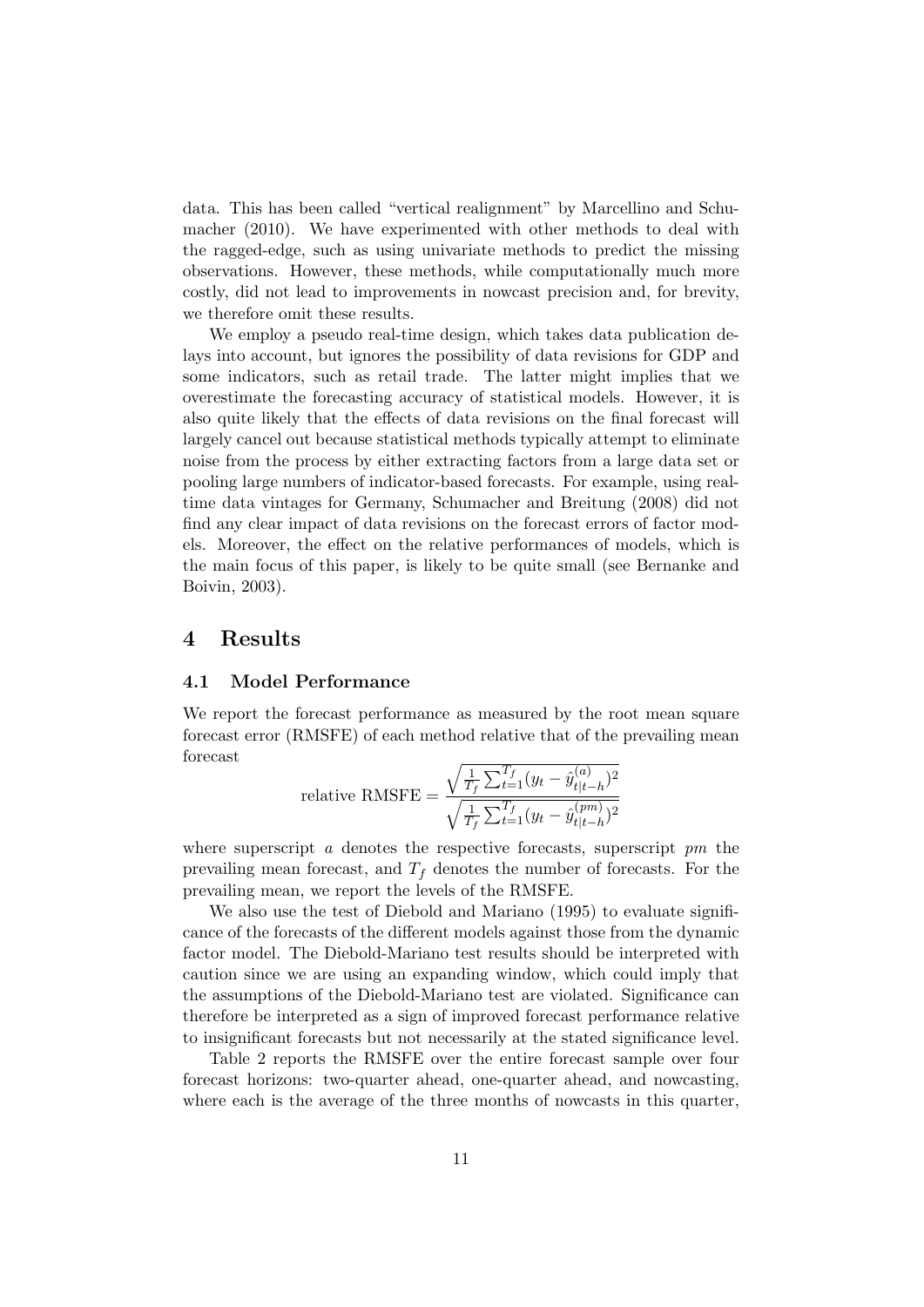| Table 2                                                  |  |  |  |
|----------------------------------------------------------|--|--|--|
| Average forecast precision over the period 1992Q1-2018Q4 |  |  |  |

| Model           |      | Benchmark |            |         | Alternative |      |                |           |           |  |
|-----------------|------|-----------|------------|---------|-------------|------|----------------|-----------|-----------|--|
|                 | PМ   | AR.       | <b>DFM</b> | MIDAS - | LASSO       | ΕN   | ВS             | <b>RP</b> | <b>RF</b> |  |
| 2Q ahead        | 0.69 | 1.01      | 0.99       | 0.99    | 0.98        | 0.98 | 0.97           | 1 01      | $0.94*$   |  |
| 1Q ahead        | 0.69 | 1.00      | 0.97       | 1.01    | 0.97        | 0.95 | 0.96           | 0.99      | $0.92*$   |  |
| Nowcast         | 0.69 | 0.96      | 0.90       | 0.99    | 0.88        | 0.88 | $0.90^{\circ}$ | 0.92      | $0.88**$  |  |
| <b>Backcast</b> | 0.69 | 0.97      | 0.77       | 0.89    | 0.82        | 0.83 | 0.88           | $0.92**$  | 0.83      |  |

Note: The table reports the results over the entire forecast sample. For the prevailing mean (PM) the entries (in italics) refer to the level of the RMSFE; for all other models the entries refer to the RMSFE relative to the RMSFE of the PM model. Grey cells indicate the model with the lowest RMSFE. AR denotes the autoregressive model, DFM the dynamic factor model, MIDAS the mixed-data sampling factor-augmented model, LASSO the least absolute shrinkage and selection operator, EN the elastic net, RS the random subset selection, RP the random projection, RF the random forest. \*, \*\* , ∗∗∗ indicate statistical significance at 10, 5 and 1 percent levels in a two-sided Diebold-Mariano test relative to the DFM (the significance levels should be interpreted with caution due to the expanding window estimation).

and backcasts, which we do for two months after the quarter in question. The table shows that in the short-term forecasts and nowcasts, the random forest provides the most precise predictions. The Diebold-Mariano test is statistically significant. The advantage of the random forest over the dynamic factor model decreases with the forecast horizon and the dynamic factor model becomes more precise when backcasting.

The AR, MIDAS model, and random projection are generally less precise than the dynamic factor model. The LASSO, elastic net, and random subset regression are roughly on par with the dynamic factor model when forecasting and nowcasting but less precise when backcasting. This suggests that over the entire forecast sample, the non-linearity of the random forest does well when fore- and nowcasting. Other methods that rely more on linear combinations of the data cannot substantially improve on the dynamic factor model. For backcasting, the dynamic factor model clearly is the most precise approach.

Figure 2 shows the RMSFE at monthly frequency, where 1 to 3 are twomonth ahead forecasts, 4 to 6 one-month ahead, 7 to 9 are nowcasts and 10 and 11 backcasts. As expected, the RMSFE generally decreases as more information becomes available. The random forest has consistently lower RMSFE then the other methods for the forecasting months. For the first nowcasting month it is also the most precise but then the improvements to the dynamic factor model imply that it becomes more precise. In the backcasting months the dynamic factor model is the most precise. Of the other models, random subset regression remains relatively close to the random forest forecasts throughout, whereas MIDAS and random projection remain at the upper level of the RMSFE range.

The forecast sample contains periods of different nature, such as the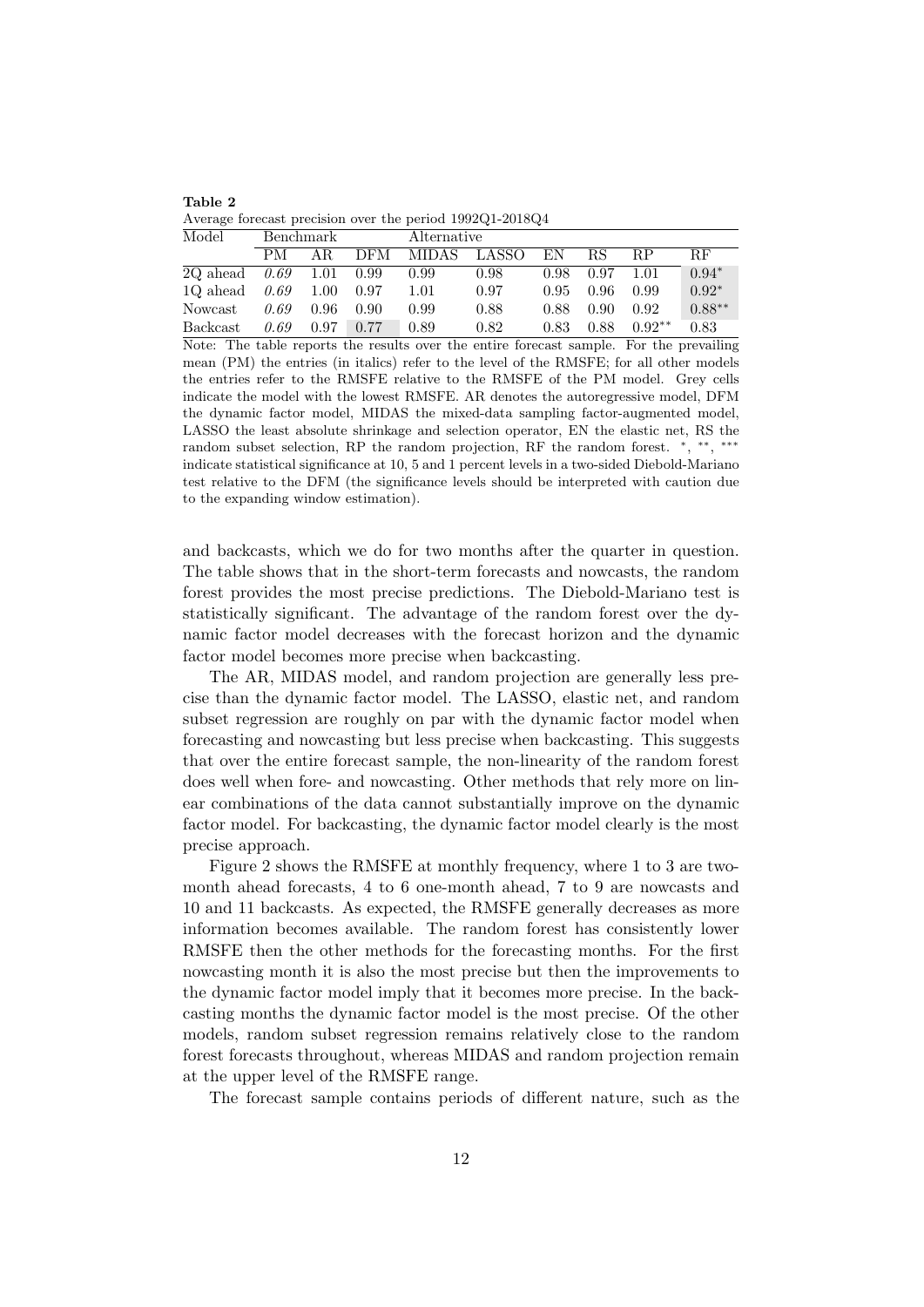

Note: The horizontal axis denotes the months at which the forecast is made. 1 to 3 are two-month ahead forecasts, 4 to 6 one-month ahead, 7 to 9 are nowcasts and 10 and 11 backcasts. For the methods see the footnote of Table 2.

| Table 3 |  |  |                                                        |
|---------|--|--|--------------------------------------------------------|
|         |  |  | Forecast precision evaluated over different subperiods |

| Model                 |      | Benchmark |      | Alternative  |              |      |             |      |      |
|-----------------------|------|-----------|------|--------------|--------------|------|-------------|------|------|
|                       | PМ   | AR.       | DFM  | <b>MIDAS</b> | <b>LASSO</b> | ΕN   | $_{\rm RS}$ | RP   | RF   |
| $GM(N = 64)$          |      |           |      |              |              |      |             |      |      |
| 2Q ahead              | 0.56 | 1.01      | 0.96 | 0.97         | 0.94         | 0.95 | 0.97        | 0.98 | 0.97 |
| 1Q ahead              | 0.55 | 1.00      | 0.94 | 1.03         | 0.98         | 0.96 | 0.96        | 0.97 | 0.93 |
| Nowcast               | 0.55 | 0.99      | 0.93 | 0.99         | 0.96         | 0.96 | 0.92        | 0.97 | 0.89 |
| Backcast              | 0.55 | 0.99      | 0.86 | 0.97         | 0.97         | 0.94 | 0.94        | 1.02 | 0.87 |
| $FC(N = 15)$          |      |           |      |              |              |      |             |      |      |
| 2Q ahead              | 1.27 | 1.00      | 1.02 | 0.97         | 0.99         | 0.98 | 0.99        | 1.02 | 0.93 |
| 1Q ahead              | 1.27 | 1.00      | 1.01 | 0.99         | 0.97         | 0.97 | 0.98        | 1.01 | 0.92 |
| Nowcast               | 1.26 | 0.96      | 0.87 | 1.01         | 0.81         | 0.82 | 0.89        | 0.87 | 0.88 |
| Backcast              | 1.26 | 0.97      | 0.66 | 0.83         | 0.65         | 0.67 | 0.81        | 0.82 | 0.82 |
| <b>PFC</b> $(N = 29)$ |      |           |      |              |              |      |             |      |      |
| 2Q ahead              | 0.51 | 1.00      | 1.04 | 1.15         | 1.06         | 1.07 | 1.03        | 1.14 | 0.95 |
| 1Q ahead              | 0.51 | 0.98      | 1.01 | 1.11         | 1.00         | 1.00 | 0.99        | 1.08 | 0.92 |
| Nowcast               | 0.51 | 0.92      | 1.03 | 1.03         | 0.96         | 0.96 | 0.93        | 1.03 | 0.89 |
| <b>Backcast</b>       | 0.51 | 0.94      | 0.99 | 0.97         | 0.88         | 0.95 | 0.91        | 0.96 | 0.80 |

GM refers to the Great Moderation period, FC to the financial crisis, and PFC to the Post Financial Crisis period. For further details see the footnote of Table 2.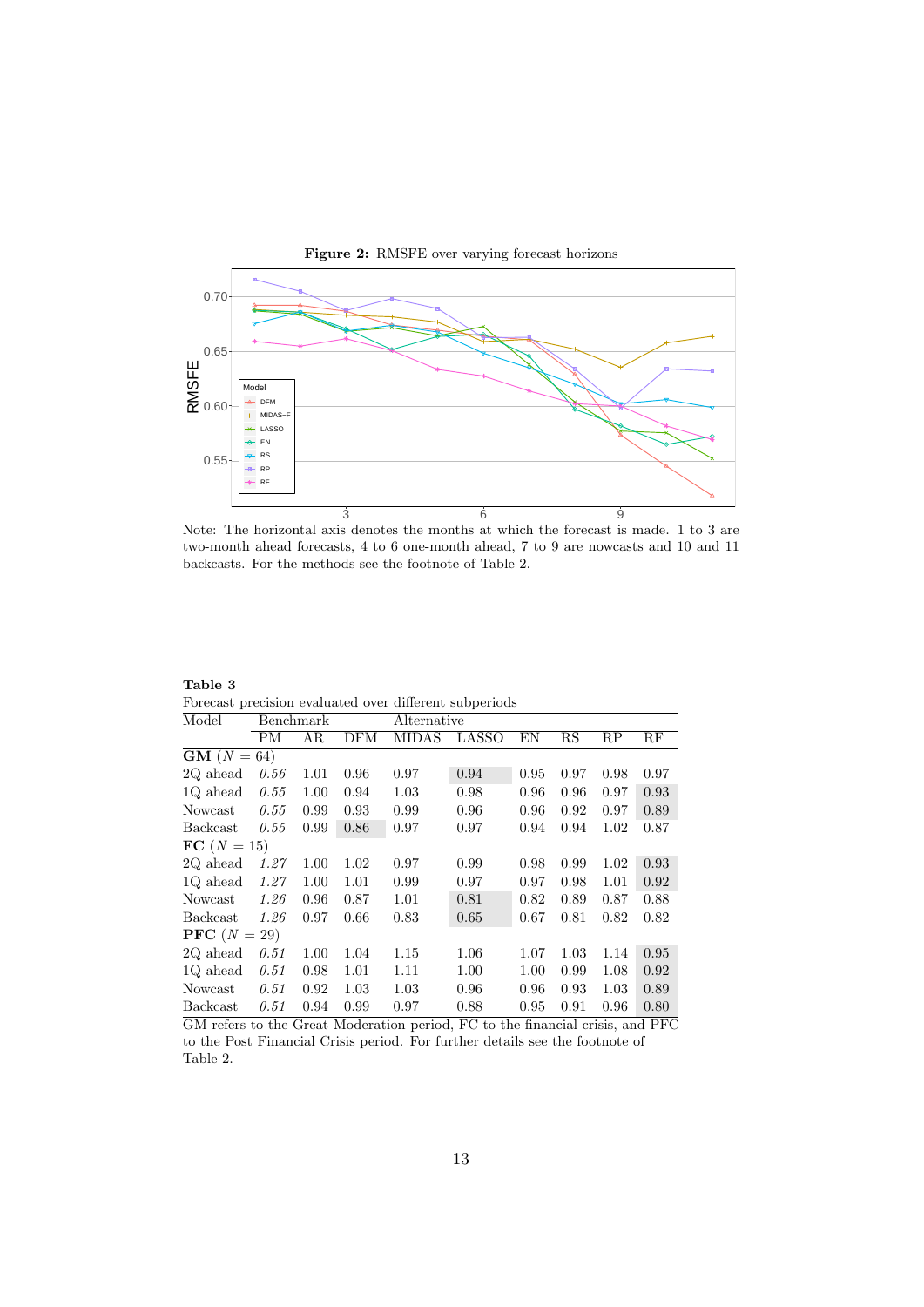| Forecast precision over various economic states |      |           |      |              |       |          |      |      |      |
|-------------------------------------------------|------|-----------|------|--------------|-------|----------|------|------|------|
| Model                                           |      | Benchmark |      | Alternative  |       |          |      |      |      |
| Period                                          | PМ   | ΑR        | DFM  | <b>MIDAS</b> | LASSO | ΕN       | RS   | RP   | RF   |
| Crisis $(N = 17)$                               |      |           |      |              |       |          |      |      |      |
| 2Q ahead                                        | 1.35 | 1.00      | 0.96 | 0.95         | 0.95  | 0.95     | 0.94 | 0.99 | 0.92 |
| 1Q ahead                                        | 1.35 | 1.00      | 0.90 | 0.95         | 0.86  | 0.85     | 0.90 | 0.93 | 0.89 |
| Nowcast                                         | 1.34 | 0.95      | 0.79 | 0.93         | 0.76  | 0.77     | 0.83 | 0.81 | 0.85 |
| Backcast                                        | 1.33 | 0.96      | 0.58 | 0.78         | 0.67  | 0.68     | 0.80 | 0.83 | 0.78 |
| Moderate $(N = 31)$                             |      |           |      |              |       |          |      |      |      |
| 2Q ahead                                        | 0.55 | 1.01      | 1.06 | 1.08         | 1.05  | 1.05     | 1.04 | 1.02 | 0.96 |
| 1Q ahead                                        | 0.55 | 1.00      | 1.10 | 1.19         | 1.16  | 1.14     | 1.08 | 1.10 | 0.96 |
| Nowcast                                         | 0.55 | 0.99      | 1.10 | 1.17         | 1.05  | 1.04     | 1.03 | 1.07 | 0.92 |
| <b>Backcast</b>                                 | 0.54 | 0.99      | 1.04 | 1.11         | 0.99  | 0.98     | 0.99 | 1.04 | 0.91 |
| Expansion $(N =$                                |      | 60)       |      |              |       |          |      |      |      |
| 2Q ahead                                        | 0.44 | 1.01      | 1.03 | 1.03         | 0.98  | 1.00     | 0.99 | 1.06 | 0.99 |
| 1Q ahead                                        | 0.44 | 1.00      | 1.02 | 0.99         | 1.06  | 1.04     | 1.00 | 1.03 | 0.96 |
| Nowcast                                         | 0.43 | 0.98      | 0.99 | 0.98         | 1.01  | 1.02     | 0.96 | 1.03 | 0.92 |
| <b>Backcast</b>                                 | 0.43 | 0.98      | 0.95 | 0.96         | 1.02  | $1.03\,$ | 0.97 | 1.06 | 0.90 |
| acı romana                                      |      |           |      |              |       |          |      |      |      |

See footnote of Table 2.

Table 4

Great Moderation and the Financial Crisis. In order to evaluate the robustness of our results, Table 3 reports the (relative) RMSFE over three subperiods: the Great Moderation, Financial Crisis, and the Post-Financial Crisis period. During the Great Moderation, the random forest is the most precise method for the nowcast and the one quarter ahead forecast. For the two period ahead forecast, however, the LASSO is more precise and also the elastic net is more precise than the random forest. The dynamic factor model produces the most precise backcasts. These methods also tend to beat both, the prevailing mean and the AR model, for all horizons. The MIDAS and random projection fail to beat the prevailing mean benchmark for at least one horizon.

During the Financial Crisis, the prevailing mean forecast is substantially less precise in absolute terms. Still, the dynamic factor model and random projection fail to deliver more precise one and two quarter ahead forecasts than this benchmark. In contrast, the random forest, LASSO, and the elastic net are more precise than the benchmark over all horizons. Yet, in the forecasts only the random forest can offer substantial improvements. For the now- and backcast all methods improve substantially over the prevailing mean with the LASSO being the most precise.

Since the Financial Crisis, the random forecast has the most precise forecasts, nowcasts, and backcasts by a substantial margin. All other methods are not or only barely more precise than the prevailing mean. While we did not compute Diebold-Mariano statistics due to the relative small number of forecasts in each subsample, the advantage of the random forest since the Financial Crisis is remarkable.

Table 4 reports the RMSFE in different economic states. During eco-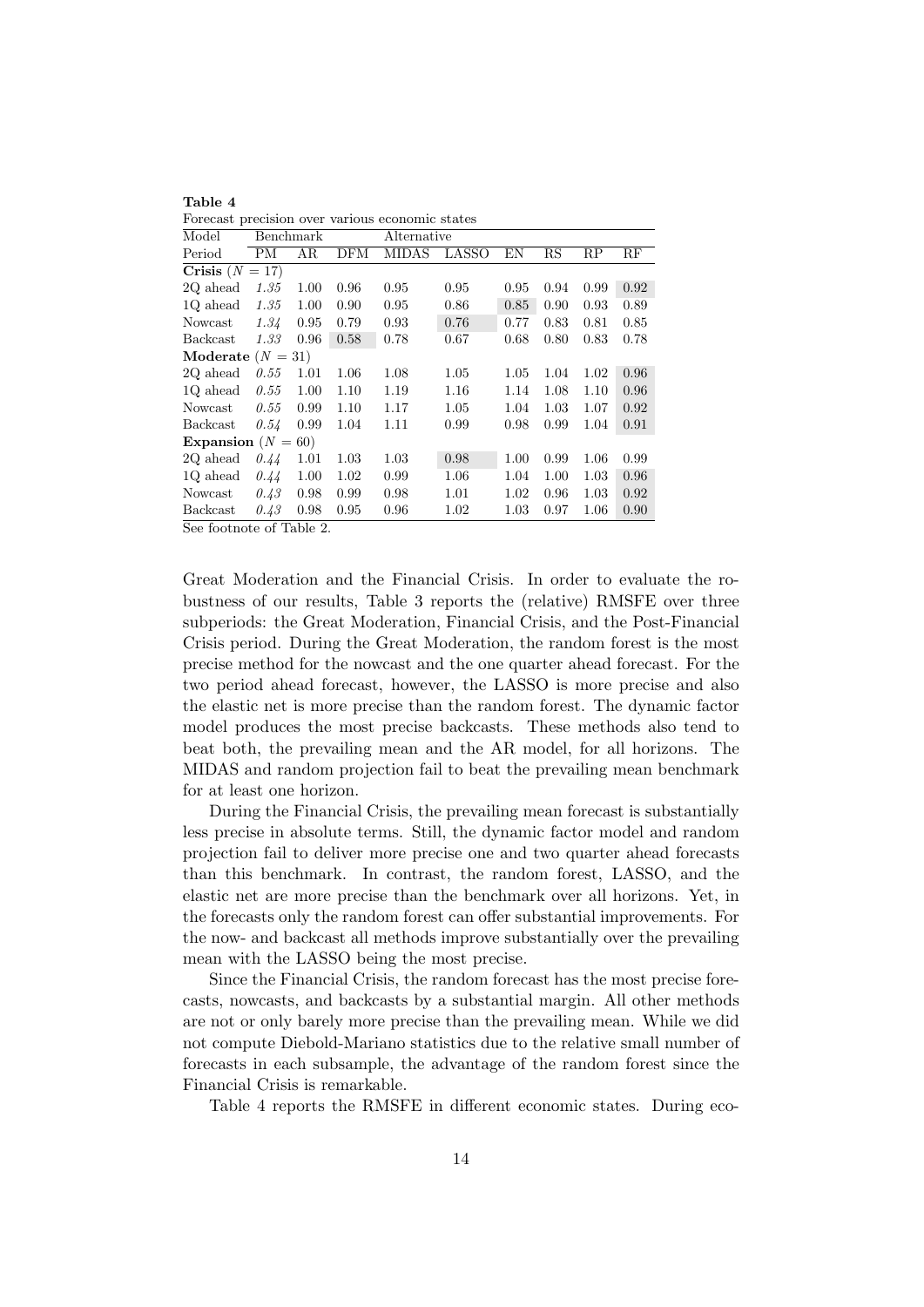nomic crises, the prevailing mean tends to have a relatively large RMSFE and all methods improve over it over all horizons. The random forest provides the relatively most precise two-period ahead forecast and the elastic net the relatively most precise one-period ahead forecast. The LASSO provides the most precise nowcast followed by the elastic net and the dynamic factor model. The precision of the backcasts differ more substantially. The dynamic factor model provides the most precise backcast. The LASSO and elastic net are the next most precise methods.

Over periods of moderate growth and periods of expansions, the random forest provides the most precise forecasts at all horizons at often substantial margins. Only at two-quarter ahead forecasts during expansions does the LASSO improve marginally over the random forest. In fact, over periods of moderate growth and expansions, the random forest is the only method that consistently beats the prevailing mean as the other methods tend to be less precise for several forecast horizons.

A question is whether the forecast precision of the different methods is due to an increase or reduction in biases or variances over the benchmark. Table 5 displays (ratios of) the absolute forecast biases and Table 6 (ratios of) the forecast variances. The prevailing mean results show that the variance dominates the bias for this benchmark forecast. The biases of the dynamic factor model, MIDAS, random subset, and random projection methods are comparable to or even larger than that of the prevailing mean forecast. Only LASSO, elastic net and the random forest can reduce the absolute bias with the random forest offering the largest reduction in bias on average. In contrast, all methods tend to reduce the forecast variances compared to the prevailing mean forecast. For the one and two quarters ahead forecasts, the random forest offers the largest reduction in forecast variance by a substantial margin. For the nowcast, all methods except the MIDAS offer substantial variance reductions. For the backcast, finally, the dynamic factor model reduced the forecast variance by the largest amount. Overall, for most methods the improvements in MSFE over the benchmark can be explained by an improvement in the variance component. The random forest is the only method that offers substantial reduction in biases and variances over all horizons.

| Troporate reference often over the period room $\alpha$ respectively. |           |      |      |                    |             |      |      |           |      |  |
|-----------------------------------------------------------------------|-----------|------|------|--------------------|-------------|------|------|-----------|------|--|
| Model                                                                 | Benchmark |      |      |                    | Alternative |      |      |           |      |  |
|                                                                       | РM        |      |      | AR DFM MIDAS LASSO |             | EN   | RS.  | <b>RP</b> | RЕ   |  |
| $2Q \text{ ahead}$ $0.18$ $1.01$ $0.96$ $1.15$                        |           |      |      |                    | 1.00        | 0.99 | 1.04 | 1.30      | 0.81 |  |
| 1Q ahead $0.17$ 0.96 1.02                                             |           |      |      | 1.10               | 0.96        | 0.91 | 1.03 | $1.30\,$  | 0.92 |  |
| Nowcast $0.17$                                                        |           | 0.83 | 1.07 | 1.09               | 0.89        | 0.86 | 1.02 | 1.23      | 0.82 |  |
| Backcast $0.17$                                                       |           | 0.94 | 0.94 | 1.22               | 0.89        | 0.82 | 0.99 | $1.23\,$  | 0.73 |  |

| н<br>۰.<br>۰.<br>×<br>× |  |
|-------------------------|--|
|-------------------------|--|

Absolute forecast bias over the period  $100201-201804$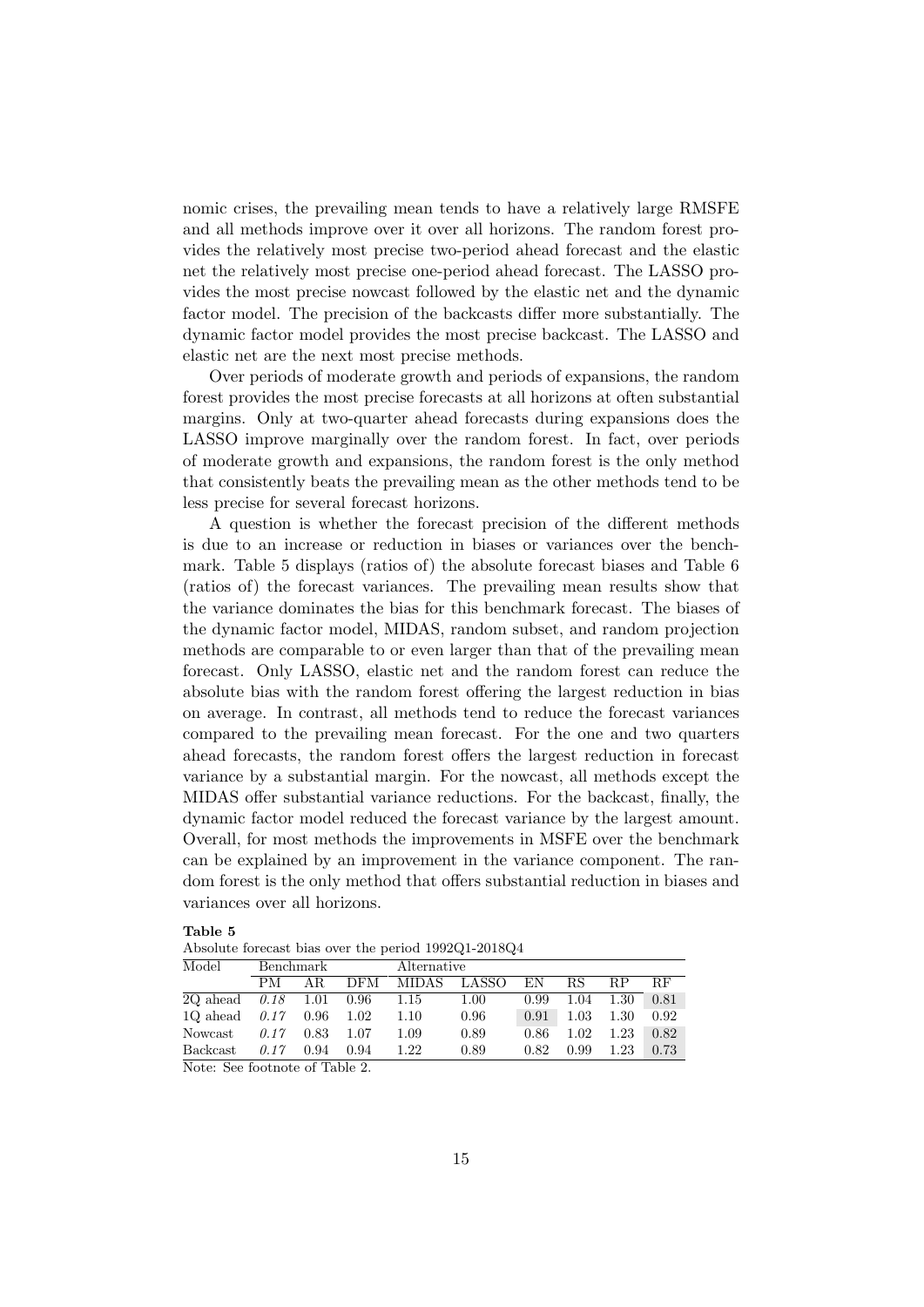| Table 6 |  |                                                 |
|---------|--|-------------------------------------------------|
|         |  | Forecast variance over the period 1992Q1-2018Q4 |

| Model    |                                | Benchmark |            |              | Alternative |      |      |           |           |  |  |
|----------|--------------------------------|-----------|------------|--------------|-------------|------|------|-----------|-----------|--|--|
|          | PМ                             | AR.       | <b>DFM</b> | <b>MIDAS</b> | LASSO       | ΕN   | RS   | <b>RP</b> | <b>RF</b> |  |  |
| 2Q ahead | 0.45                           | 1.01      | 0.99       | 0.96         | 0.95        | 0.96 | 0.94 | 0.98      | 0.91      |  |  |
| 10 ahead | 0.45                           | 1.00      | 0.93       | 1.00         | 0.94        | 0.92 | 0.91 | 0.93      | 0.85      |  |  |
| Nowcast  | 0.44                           | 0.95      | 0.79       | 0.97         | 0.77        | 0.78 | 0.79 | 0.80      | 0.78      |  |  |
| Backcast | 0.44                           | 0.95      | 0.58       | 0.75         | 0.67        | 0.69 | 0.76 | 0.81      | 0.70      |  |  |
|          | Note: See footnote of Table 2. |           |            |              |             |      |      |           |           |  |  |

Table 7

Marginal value coefficients of various nowcast methods

| Model              | Benchmark |      |            | Alternative  |              |      |                        |                 |                 |
|--------------------|-----------|------|------------|--------------|--------------|------|------------------------|-----------------|-----------------|
|                    | PM        | AR   | <b>DFM</b> | <b>MIDAS</b> | <b>LASSO</b> | EN   | $\overline{\text{RS}}$ | $\overline{RP}$ | $\overline{RF}$ |
| Backcast           |           |      |            |              |              |      |                        |                 |                 |
| 11                 |           |      |            |              | 0.27         | 0.19 | 0.03                   |                 | 0.18            |
| 10                 |           |      |            | 0.67         | 0.16         | 0.24 |                        |                 | 0.32            |
| Nowcast            |           |      |            |              |              |      |                        |                 |                 |
| 9                  |           | 0.05 |            | 0.54         | -            | 0.29 | 0.26                   | 0.20            | 0.30            |
| 8                  | 0.00      |      | 0.17       | 0.08         | 0.21         |      | 0.21                   | 0.08            | 0.42            |
| $\overline{7}$     |           |      |            |              | 0.12         | 0.04 | 0.00                   | $\overline{a}$  |                 |
| <i>1Q</i><br>ahead |           |      |            |              |              |      |                        |                 |                 |
| 6                  |           |      |            | 0.01         | 0.11         | 0.15 |                        |                 |                 |
| 5                  |           |      |            | 0.15         | 0.12         | 0.06 |                        |                 |                 |
| 4                  |           | 0.00 | 0.16       | 0.27         |              |      |                        |                 | 0.49            |
| 2Q<br>ahead        |           |      |            |              |              |      |                        |                 |                 |
| 3                  |           |      | 0.03       | 0.22         | 0.19         | 0.17 | 0.23                   |                 |                 |
| $\boldsymbol{2}$   |           |      |            | 0.30         | 0.25         | 0.26 | 0.00                   | 0.02            |                 |
| $\mathbf{1}$       |           |      |            | 0.33         | 0.39         | 0.35 | 0.19                   | 0.18            |                 |

Notes: Entries refer to the restricted coefficients of the alternative model when added to the model with the lowest MSFE in the full forecast sample. Grey entries denote the best model. Blank entries indicate corner solutions (i.e.  $\delta = 0$ ).

## 4.2 Marginal Value and Forecast Combinations

Table 7 reports the results of the encompassing tests. The two benchmark models, the prevailing mean and the AR model, do not bear any additional value in combination with the best models. The dynamic factor model only offers additional information in few cases. The coefficients of the MIDAS model, LASSO, elastic net, and random subset selection are frequently significant, and so are those of the random forest when it is not the best model. This would suggest that forecast combinations may be fruitful way to improve forecast accuracy.

Table 8 reports the results of the forecast combination schemes. The equally weighted forecast combinations are very close to the model with the lowest MSFE for all horizons and is slightly more precise—a relative RMSFE of 0.87 versus 0.88—when it comes to nowcasting. The same is true of the inverse proportional weights irrespective of estimation window.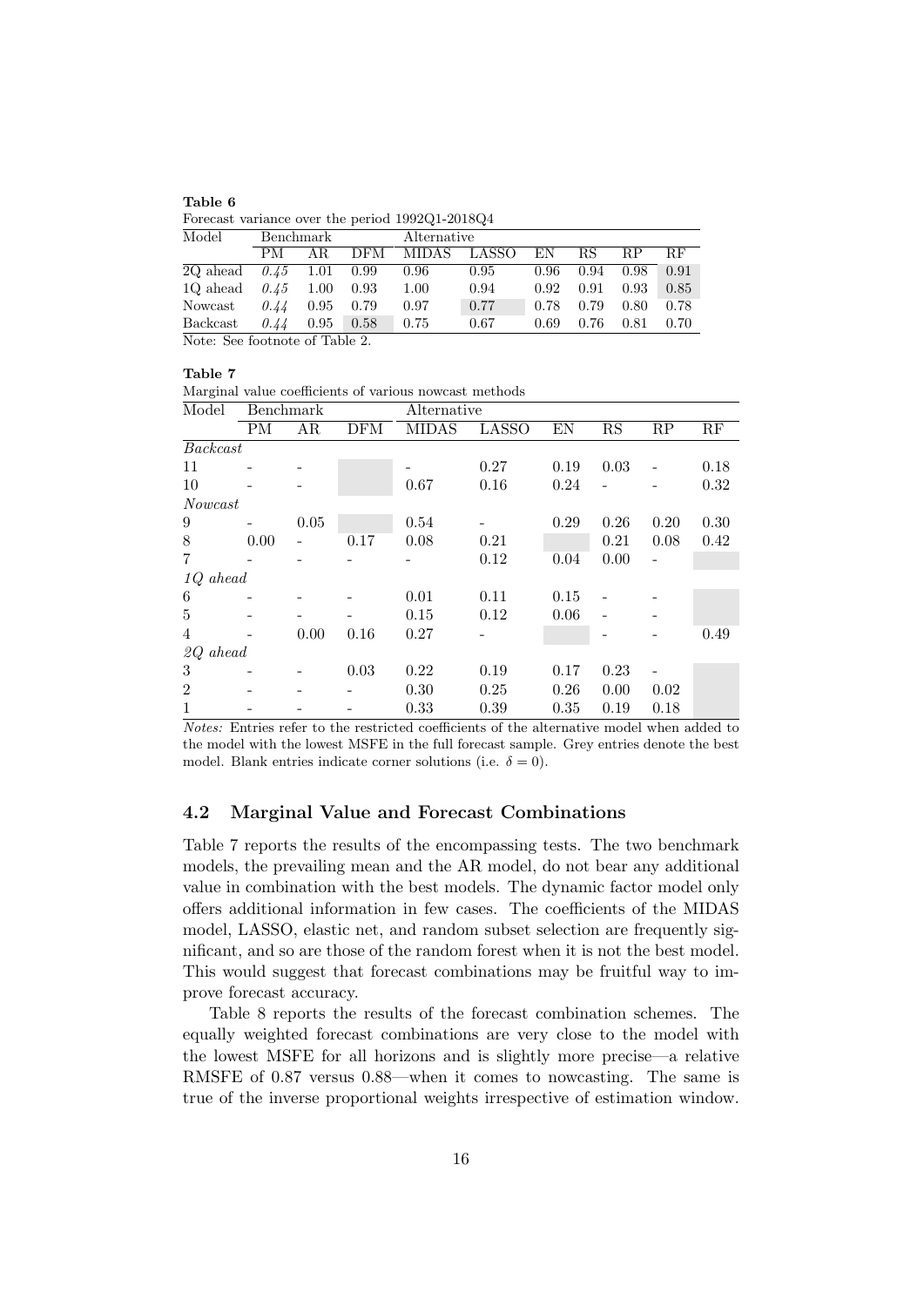|          | Portcast accuracy of fortcast compilations |      |      |           |          |                   |  |  |  |  |  |  |
|----------|--------------------------------------------|------|------|-----------|----------|-------------------|--|--|--|--|--|--|
|          | РM                                         | ΕA   |      | $IP_{10}$ | OLS      | OLS <sub>40</sub> |  |  |  |  |  |  |
| 2Q ahead | 0.69                                       | 0.95 | 0.95 | 0.95      | $1.00\,$ | $1.06\,$          |  |  |  |  |  |  |
| 1Q ahead | 0.69                                       | 0.93 | 0.93 | 0.93      | 0.99     | $1.08\,$          |  |  |  |  |  |  |
| Nowcast  | 0.69                                       | 0.87 | 0.87 | 0.87      | 0.95     | $1.00\,$          |  |  |  |  |  |  |
| Backcast | 0.69                                       | 0.80 | 0.79 | 0.79      | 0.80     | 0.80              |  |  |  |  |  |  |

Forecast accuracy of forecast combinations

Table 8

Notes: EA denotes the equally weighted forecast combination, IP forecast combinations with weights inversely proportional to the MSFE,  $IP_{10}$  forecast combinations with weights inversely proportional to the MSFE where the weights are calculated using a rolling window of 10 quarters, OLS denotes forecast combinations with weights based on the regression of Granger and Ramanathan (1984), and OLS<sup>40</sup> denotes forecast combinations with weights based on the regression of Granger and Ramanathan (1984) in a rolling window of 40 quarters. Grey cells indicate the forecast combination with the lowest RMSFE.

Using OLS weights, in contrast, results in less precise forecasts and nowcasts, which suggests that forecast biases should not be a first order concern in this application.

Forecast combinations using equal and inversely proportional weights, therefore, offers a practical way to ensure that forecasts, nowcasts, and backcasts are very close to the best individual model or even provides the most precise predictions. This is particularly useful as our results indicate that no individual method provides the best predictions in all circumstances.

## 4.3 Forecast Contributions

Figure 3 to 6 show the contributions of the different time series in each of the five categories to the forecasts of the dynamic factor model, LASSO, random subset regression, and the random forest. We concentrate on these forecasts as they represent the different classes of models and are the respective models with the best forecast accuracy. The top left graph in each figure shows the contributions to the backcast, the top right figure the contribution to the nowcast, the bottom left the contribution to the one quarter ahead forecast, and the bottom right to the two quarter ahead forecast.

The graphs for the dynamic factor model in Figure 3 show that until the Financial Crisis the time series in the Surveys category had the largest contribution to the forecasts across all horizons. Since then, surveys have been substantially less important. This mirrors the findings by Gayer and Marc (2018) who suggest that the relationship between hard and soft variables might have changed before and after the Financial Crisis. For the backcast the variables in the Prices category also plays an important role and at times the variables in the *Production*  $\mathcal{B}$  Sales category. Since the Financial Crisis, the survey data are less important and the other two variables have gained additional importance. For the one and two period ahead forecasts the financial variables play an important role that is not present in the nowand backcast.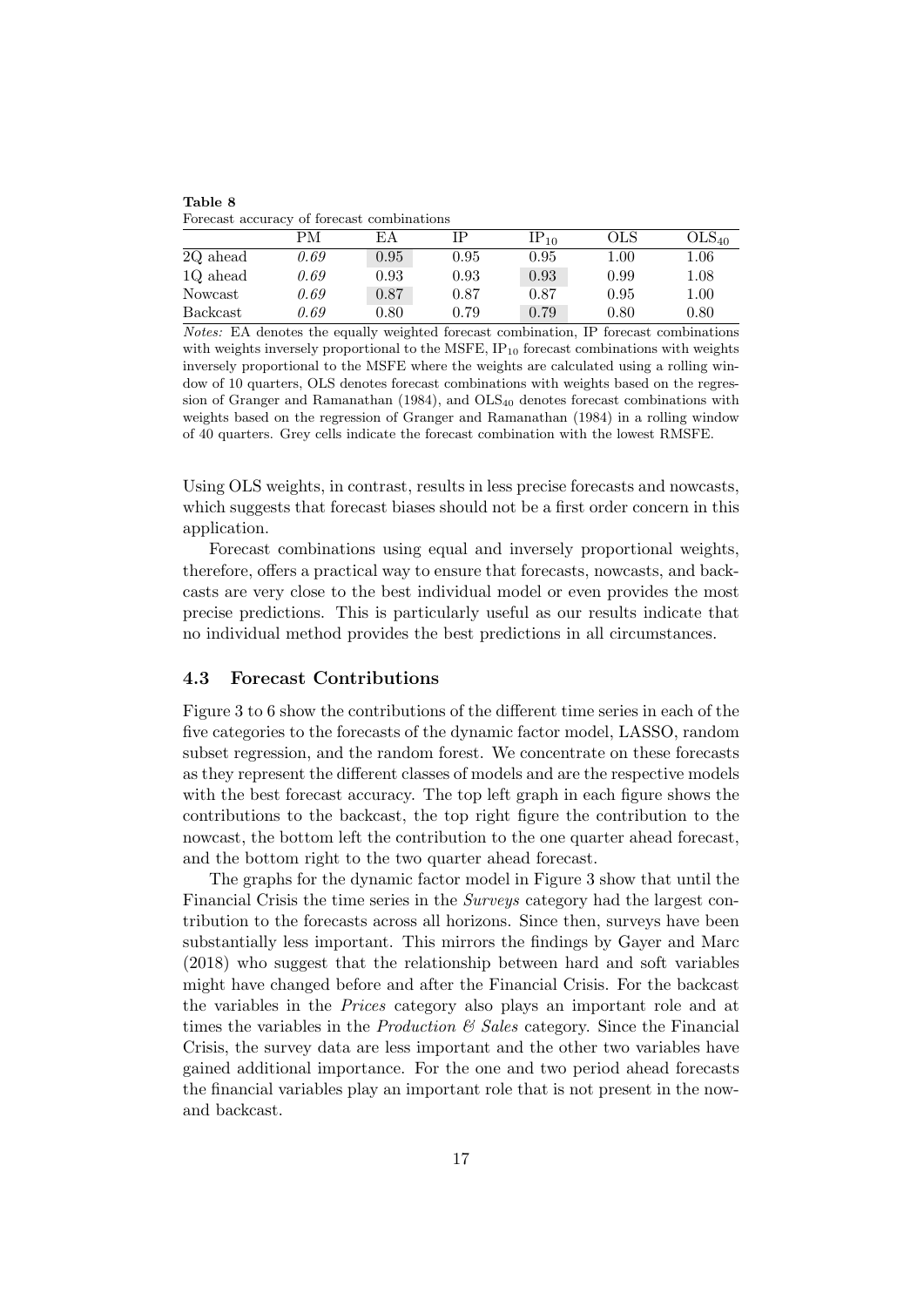

Figure 3 Contributions of the time series to dynamic factor model forecasts

Note: Category bars indicate the relative part of GDP estimate explained by the five time series categories. The black solid line represents the forecast of GDP by the respective method.

The LASSO in Figure 4 uses more varied information already before the Financial Crisis and the decline of the importance of the survey data started earlier. In the predictions in the first half of the Great Moderation most predictions were based only on the intercept, which is likely due to the low variability of GDP growth during this period. Subsequently, LASSO selects a diverse range of variables, except for the Prices category. After the Financial Crisis, only little is contributed to the predictions by survey data, which is similar to the dynamic factor model. Compared to the dynamic factor model, however, the series in the Other category played a more prominent role. In the two quarter ahead forecasts, survey data play a minor role and financial variables are more important.

The random subset regression forecasts in Figure 5 also show a more balanced and steady use of the variables and the decline in the importance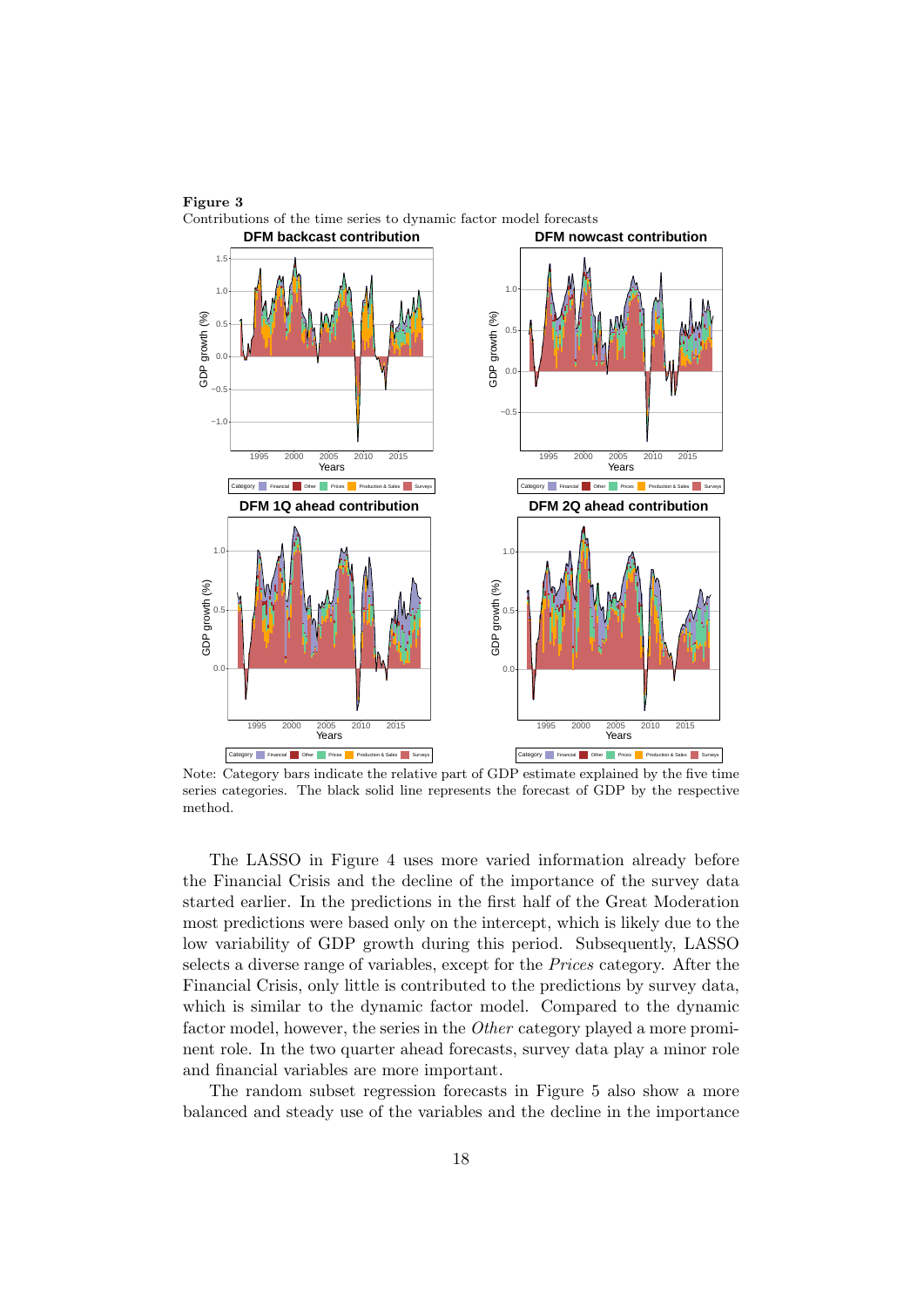



of survey data is much smaller. Interestingly, the use of variables shows no major difference between the forecast horizons.

Similar to random subset regression, the random forest in Figure 6 displays a more balanced and steady use of the variables in the different categories. The importance of survey data, which had a sizable but nondominant role before the crisis, remained strong. Variables in the Production  $\mathcal B$  Sales category play an evenly large role and the remaining variables also contribute throughout. Again, the difference between the forecast horizons is minimal. As time proceeds, more is contributed by the category Other. This category comprises only four time series but these include unemployment and wages, and much information seems to be extracted by the random forest, in particular when compared to the dynamic factor model. Given that the random forest produces more precise forecasts than the dynamic factor model for all horizons since the financial crisis, the shift in

Note: See footnote of Figure 3.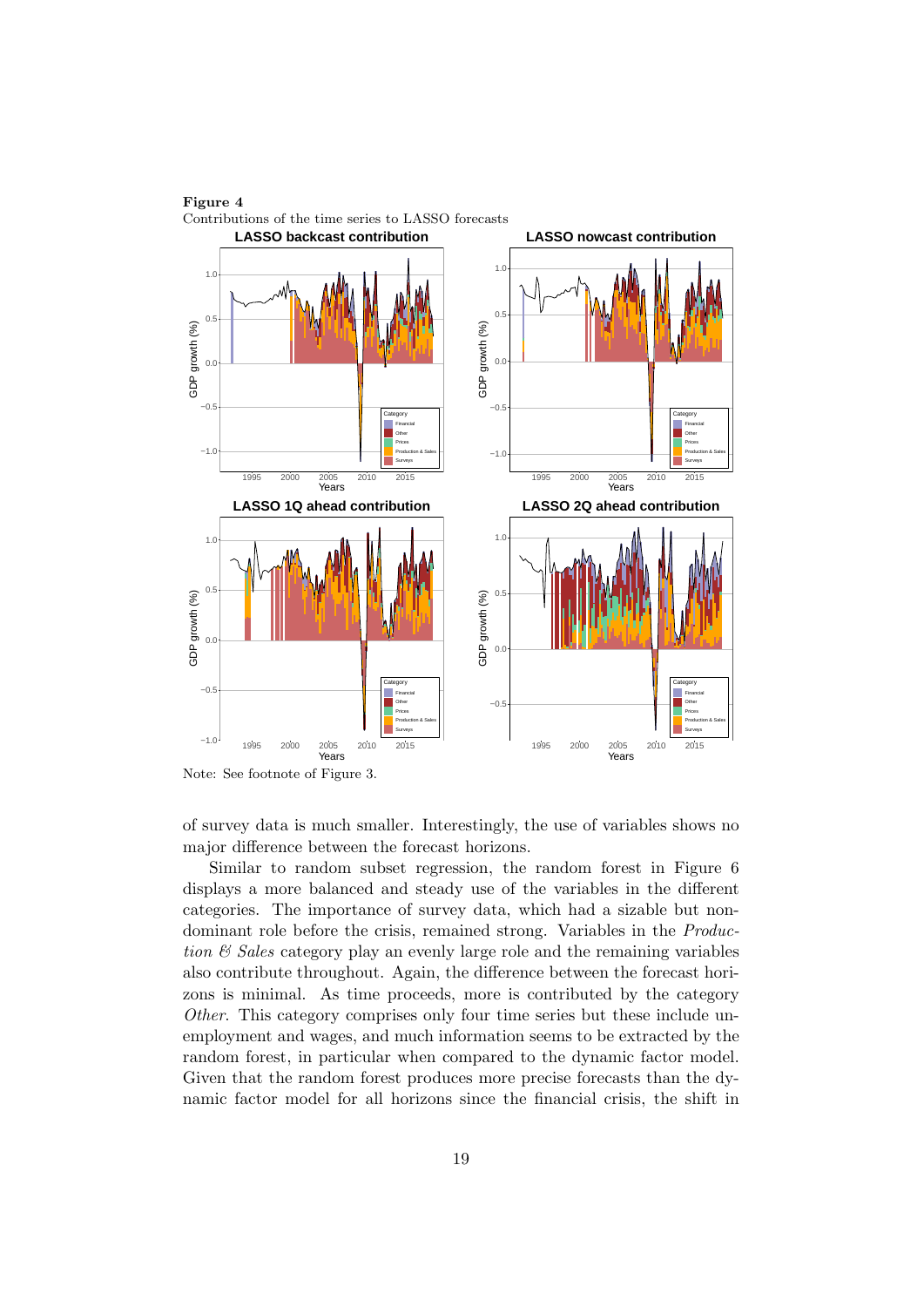



Note: RS: random subset regression. See footnote of Figure 3.

importance of the variables away from surveys may have contributed to the relative deterioration of the forecast quality of the dynamic factor model.

# 5 Conclusion

In this paper, we investigate whether a range of statistical methods often attributed to the machine learning literature can deliver accurate short term forecasts, nowcasts, and backcasts of Dutch GDP. Our findings suggest that since the Financial Crisis, the relative forecast performance of the dynamic factor model, which is used in many central banks, has deteriorated relative to other models with the random forest delivering the most accurate predictions. Closer inspection reveals that the contributions of the variables in the different categories to the nowcasts has changed for the dynamic factor model but not the random forest. This, together with the fact that the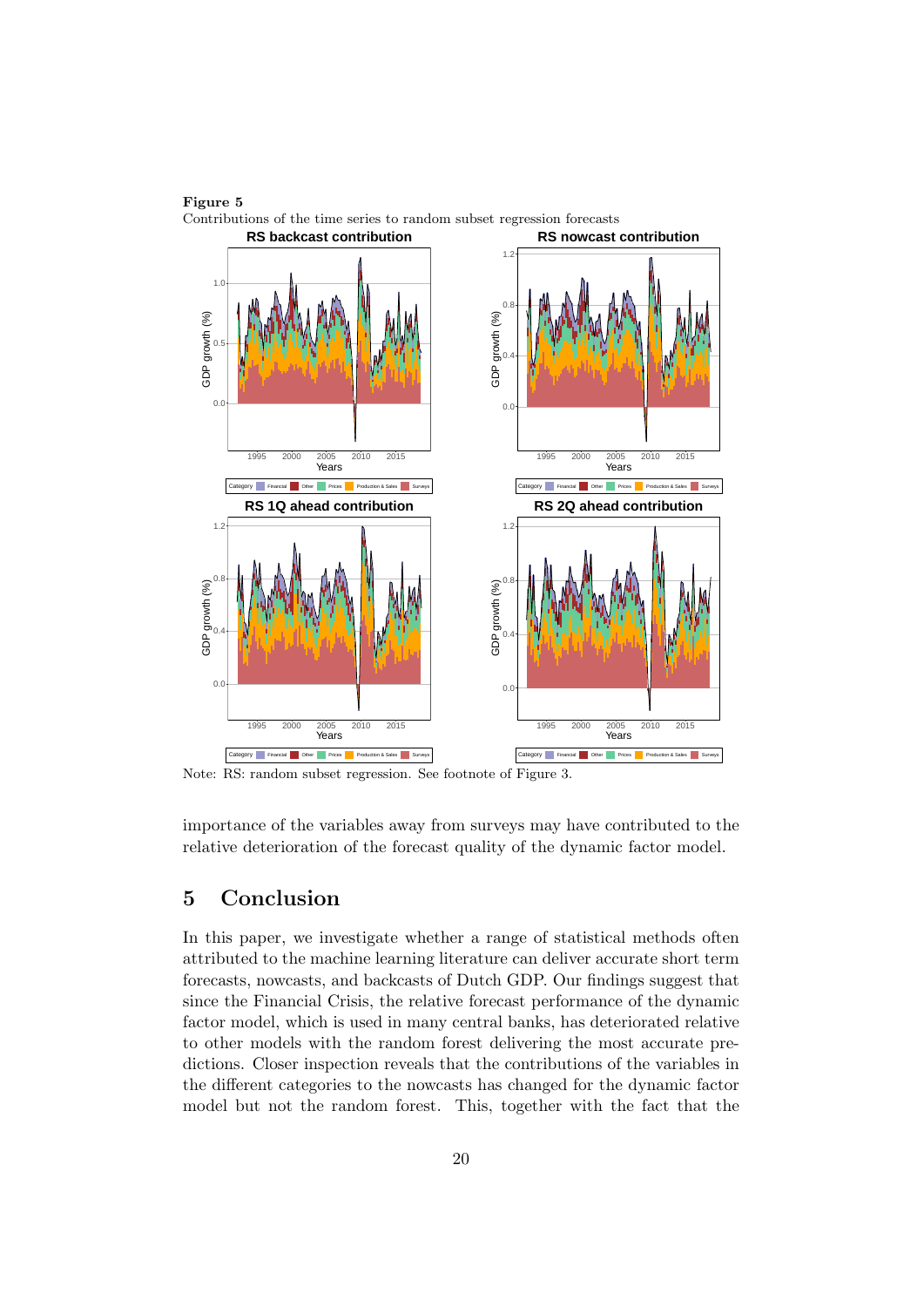# Figure 6



Contributions of the time series to the random forest forecasts

Notes: RF: random forest. See footnote of Figure 3.

random forest may be better at catching potential nonlinearities, may be an explanation for this shift in relative forecast performance.

# References

- Ban<sup>bura</sup>, M. and Rünstler, G. (2011). A look into the factor model black box: Publication lags and the role of hard and soft data in forecasting GDP. International Journal of Forecasting, 27(2):333–346.
- Bernanke, B. S. and Boivin, J. (2003). Monetary policy in a data-rich environment. Journal of Monetary Economics, 50(3):525–546.
- Bok, B., Caratelli, D., Giannone, D., Sbordone, A., and Tambalotti, A. (2018). Macroeconomic nowcasting and forecasting with big data. Annual Review of Economics, 10:615–643.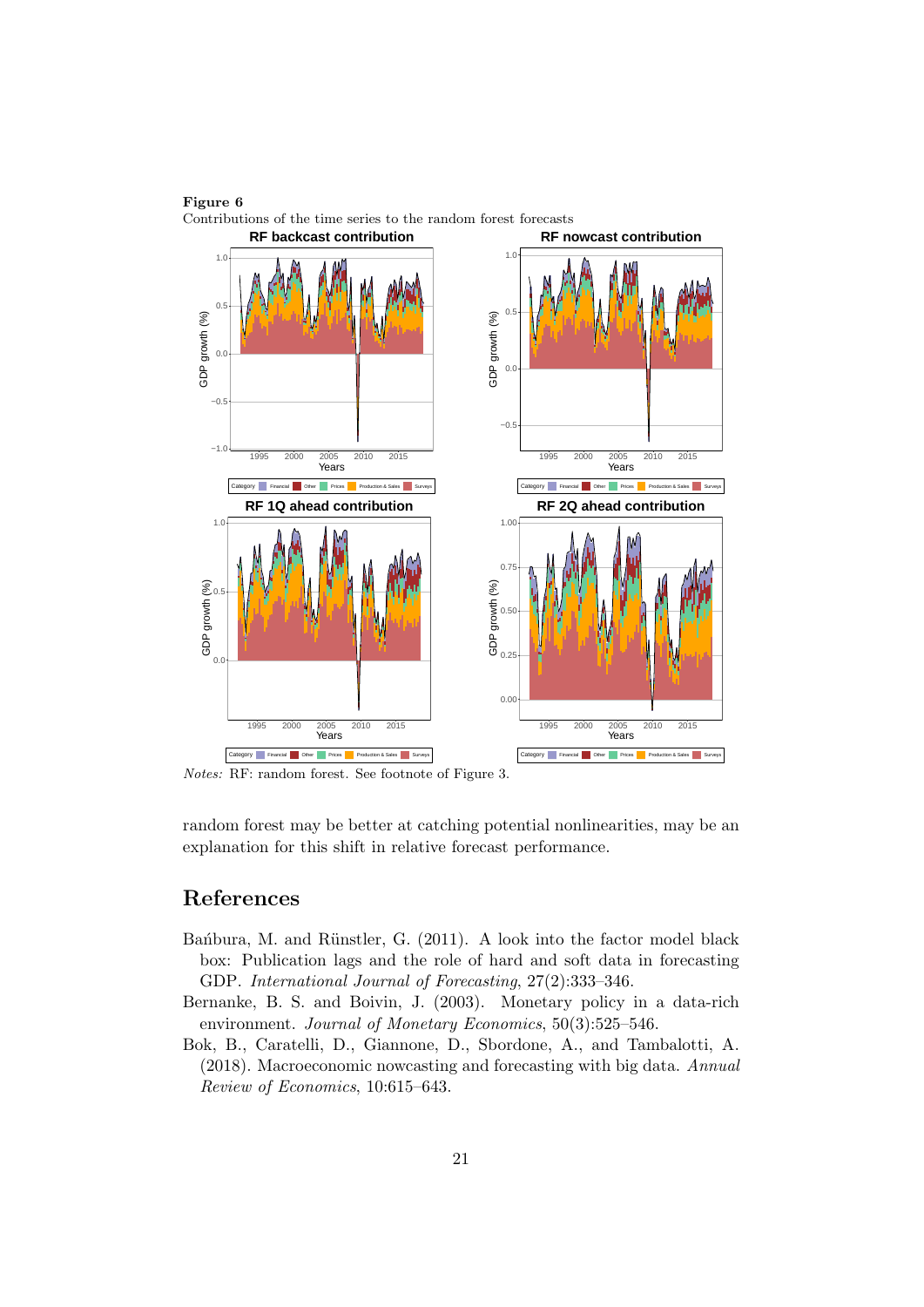- Boot, T. and Nibbering, D. (2019). Forecasting using random subspace methods. Journal of Econometrics, 209(2):391–406.
- Breiman, L. (2001). Random forests. Machine Learning, 45(1):5–32.
- Diebold, F. X. and Mariano, R. S. (1995). Comparing predictive accuracy. Journal of Business & Economic Statistics, 13(3):134–144.
- Elliott, G., Gargano, A., and Timmermann, A. (2013). Complete subset regressions. Journal of Econometrics, 177(2):357–373.
- Elliott, G. and Timmermann, A. (2016). Economic Forecasting. Princeton University Press.
- Foroni, C. and Marcellino, M. (2014). A comparison of mixed frequency approaches for nowcasting euro area macroeconomic aggregates. International Journal of Forecasting, 30(3):554–568.
- Gayer, C. and Marc, B. (2018). A 'new modesty'? Level shifts in survey data and the decreasing trend of 'normal' growth. Directorate General Economic and Financial Affairs (DG ECFIN), European Commission.
- Ghysels, E., Sinko, A., and Valkanov, R. (2007). MIDAS regressions: Further results and new directions. Econometric Reviews, 26(1):53–90.
- Giannone, D., Reichlin, L., and Small, D. (2008). Nowcasting: The realtime informational content of macroeconomic data. Journal of Monetary Economics, 55(4):665–676.
- Gogas, P., Papadimitriou, T., and Sofianos, E. (2021). Forecasting unemployment with machine learning. Journal of Forecasting, 41(1):551–566.
- Granger, C. and Ramanathan, R. (1984). Improved methods of combining forecasts. Journal of Forecasting, 3(2):197–204.
- Guhaniyogi, R. and Dunson, D. B. (2015). Bayesian compressed regression. Journal of the American Statistical Association, 110(512):1500–1514.
- Hindrayanto, I., Koopman, S., and de Winter, J. (2016). Forecasting and nowcasting economic growth in the euro area using factor models. International Journal of Forecasting, 32(4):1284–1305.
- Jansen, W., Jin, X., and de Winter, J. M. (2016). Forecasting and nowcasting real GDP: Comparing statistical models and subjective forecasts. International Journal of Forecasting, 32(2):411–436.
- Jardet, C. and Meunier, B. (2022). Nowcasting world GDP growth with high-frequency data. *Journal of Forecasting*, (forthcoming).
- Jönsson, K. (2020). Machine learning and nowcasts of Swedish GDP. Journal of Business Cycle Research, 16:123––134.
- Koopman, S. and Harvey, A. (2003). Computing observation weights for signal extraction and filtering. Journal of Economic Dynamics & Control, 27(7):1317–1333.
- Kuzin, V., Marcellino, M., and Schumacher, C. (2011). MIDAS vs. mixedfrequency VAR: Nowcasting GDP in the euro area. International Journal of Forecasting, 27(2):529–542.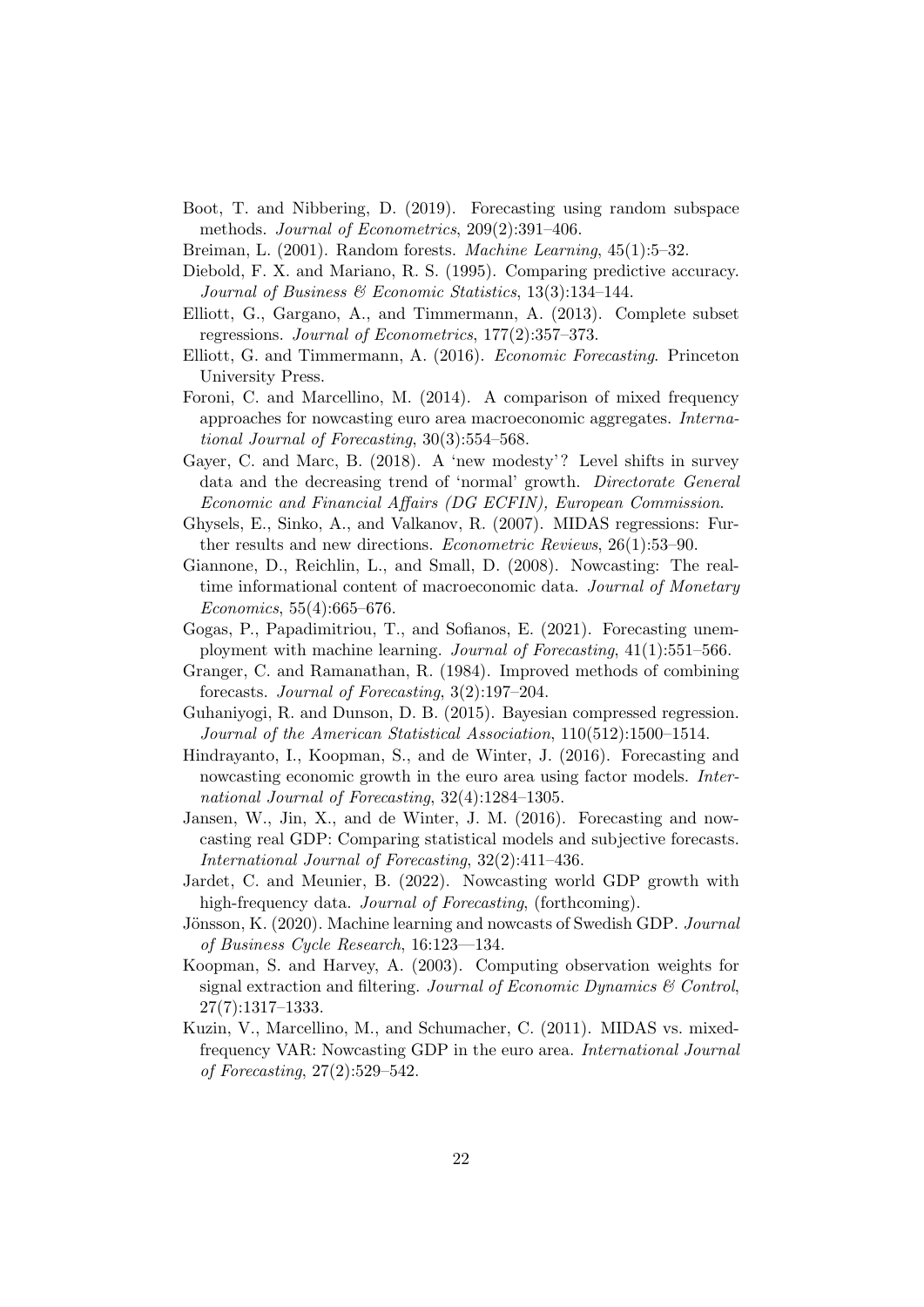- Kuzin, V., Marcellino, M., and Schumacher, C. (2013). Pooling versus model selection for nowcasting GDP with many predictors: Empirical evidence for six industrialized countries. Journal of Applied Econometrics, 28(3):392–411.
- Lundberg, S. and Lee, S. (2017). A unified approach to interpreting model predictions. In Advances in Neural Information Processing Systems, pages 4765–4774.
- Maehashi, K. and Shintani, M. (2020). Macroeconomic forecasting using factor models and machine learning: an application to Japan. Journal of the Japanese and International Economies, 58(101104).
- Marcellino, M. and Schumacher, C. (2010). Factor MIDAS for nowcasting and forecasting with ragged-edge data: A model comparison for German GDP. Oxford Bulletin of Economics & Statistics,  $72(4):518-550$ .
- Medeiros, M. C., Vasconcelos, G. F. R., Alvaro Veiga, and Zilberman, E. ` (2021). Forecasting inflation in a data-rich environment: The benefits of machine learning methods. Journal of Business  $\mathcal C$  Economic Statistics, 39(1):98–119.
- Pick, A. and Carpay, M. (2022). Multi-step forecasting with large vector autoregressions. Advances in Econometrics, 43A:73–98.
- Richardson, A., van Florenstein Mulder, T., and Vehbi, T. (2018). Nowcasting New Zealand GDP using machine learning algorithms. CAMA Discussion Paper.
- Schumacher, C. and Breitung, J. (2008). Real-time forecasting of German GDP based on a large factor model with monthly and quarterly data. International Journal of Forecasting, 24(3):386—-398.
- Shapley, L. (1953). A value for n-person games. Contributions to the Theory of Games, 2(28):307–317.
- $\text{Strumbelj}, E.$  and Kononenko, I. (2014). Explaining prediction models and individual predictions with feature contributions. Knowledge and Information Systems, 41(3):647–665.
- Tibshirani, R. (1996). Regression shrinkage and selection via the LASSO. Journal of the Royal Statistical Society B, 58(1):267–288.
- Timmermann, A. (2006). Forecast combinations. In Elliott, G., Granger, C., and Timmermann, A., editors, Handbook of Economic Forecasting, Volume 1, chapter 4, pages 135–196. Elsevier.
- Wallis, K. F. (1986). Forecasting with an econometric model: The 'ragged edge' problem. Journal of Forecasting, 5(1):1–13.
- Yoon, J. (2022). Forecasting of real GDP growth using machine learning models: Gradient boosting and random forest approach. Journal of Forecasting, 57:247—-265.
- Zou, H. and Hastie, T. (2005). Regularization and variable selection via the elastic net. Journal of the Royal Statistical Society B, 67:301–320.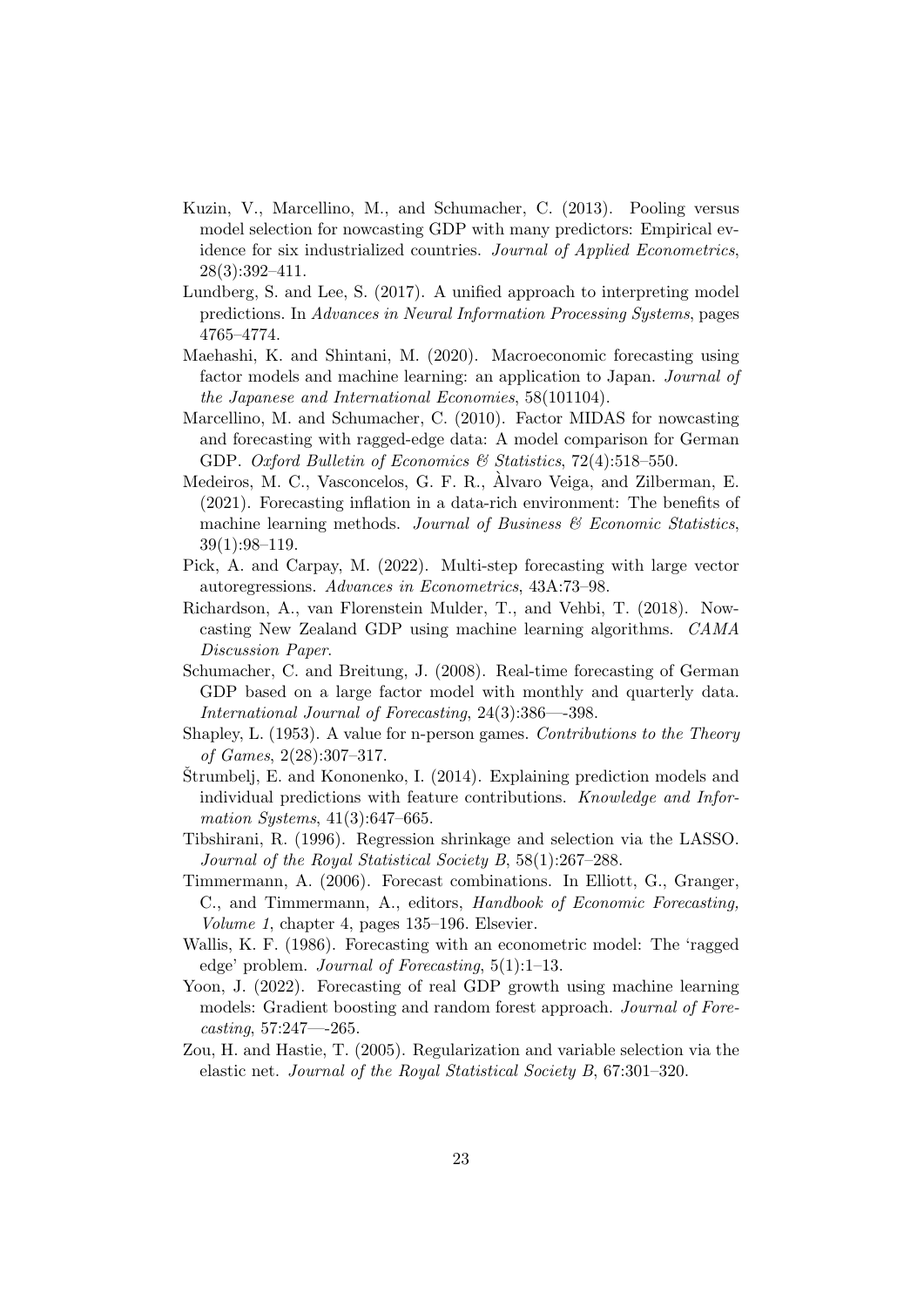# A Appendix

## Table A.1

Macroeconomic time series of various economic indicators transformed into growth rates

| No. | Variable                                                |     | transformation |      |            |            |            |            |                  |
|-----|---------------------------------------------------------|-----|----------------|------|------------|------------|------------|------------|------------------|
|     |                                                         | ln. | dif.           | fil. | sa.        | source     | start      | end        | publ. delay      |
|     | <i>I. Production &amp; Sales (N = 21)</i>               |     |                |      |            |            |            |            |                  |
|     | Av. daily prod. - prod. industries                      |     |                | 3    | <b>NSA</b> | CBS        | jan 1965   | jan $2019$ | $\overline{2}$   |
| 2   | Av. daily prod. - industry                              |     |                | 3    | <b>NSA</b> | <b>CBS</b> | jan 1965   | jan $2019$ | $\overline{2}$   |
| 3   | Ind. prod. - cap. goods industry                        |     |                | 3    | NSA        | ECB        | jan 1970   | jan 2019   | $\overline{2}$   |
| 4   | Cons. exp. - households, dom. cons.                     |     |                | 3    | <b>NSA</b> | CBS        | feb 1977   | jan $2019$ | $\overline{2}$   |
| 5   | Ind. prod. - Manufacture tobacco                        |     |                | 3    | <b>NSA</b> | ECB        | jan 1965   | jan 2019   | $\overline{2}$   |
| 6   | Ind. prod. - Manufacture wearing apparel                |     |                | 3    | <b>NSA</b> | <b>ECB</b> | jan 1970   | jan $2019$ | $\overline{2}$   |
|     | Ind. prod. - Manufacture motor vehicles/(semi-)trailers |     |                | 3    | <b>NSA</b> | ECB        | jan 1985   | jan $2019$ | $\overline{2}$   |
| 8   | Ind. prod. - Manufacture other transport equipment      |     |                | 3    | <b>NSA</b> | <b>ECB</b> | jan 1970   | jan 2019   | $\overline{2}$   |
| 9   | Ind. prod. - Manufacturing                              |     |                | 3    | <b>SA</b>  | ECB        | dec 1979   | jan 2019   | $\overline{2}$   |
| 10  | Ind. prod. - Manufacture of textiles                    |     |                | 3    | SА         | <b>ECB</b> | jan 1980   | jan $2019$ | $\overline{2}$   |
| 11  | Ind. prod. - Printing/reproduction of recorded media    |     |                | 3    | SА         | ECB        | jan 1980   | jan $2019$ | $\overline{2}$   |
| 12  | Ind. prod. - Constr.                                    |     |                | 3    | SА         | ECB        | jan 1985   | jan 2019   | $\overline{2}$   |
| 13  | Ind. prod. - MIG capital goods ind.                     |     |                | 3    | <b>SA</b>  | ECB        | jan 1970   | jan $2019$ | $\overline{2}$   |
| 14  | Belgium, Retail trade excl. fuel, motor vehicles/cycles |     |                | 3    | SА         | ECB        | jan 1970   | jan 2019   | $\overline{2}$   |
| 15  | Germany, Total ind. (excl. constr.)                     |     |                | 3    | SА         | ECB        | jan 1965   | jan $2019$ | $\overline{2}$   |
| 16  | Germany, Retail trade excl. fuel, motor vehicles/cycles |     |                | 3    | SA         | ECB        | jan 1968   | jan $2019$ | 2                |
| 17  | Spain, Total ind. (excl. constr.)                       |     |                | 3    | <b>SA</b>  | ECB        | jan $1965$ | jan $2019$ | $\overline{2}$   |
| 18  | France, Total ind. (excl. constr.)                      |     |                | 3    | SА         | <b>ECB</b> | jan 1965   | jan $2019$ | $\overline{2}$   |
| 19  | France, Retail trade excl. fuel, motor vehicles/cycles  |     |                | 3    | <b>SA</b>  | ECB        | jan 1970   | jan $2019$ | $\overline{2}$   |
| 20  | Italy, Total ind. (excl. constr.)                       |     |                | 3    | SА         | ECB        | jan $1965$ | jan $2019$ | $\boldsymbol{2}$ |
| 21  | Germany, Total ind.                                     |     |                | 3    | <b>SA</b>  | ECB        | mrt 1978   | jan 2019   | $\boldsymbol{2}$ |

Table continued on next page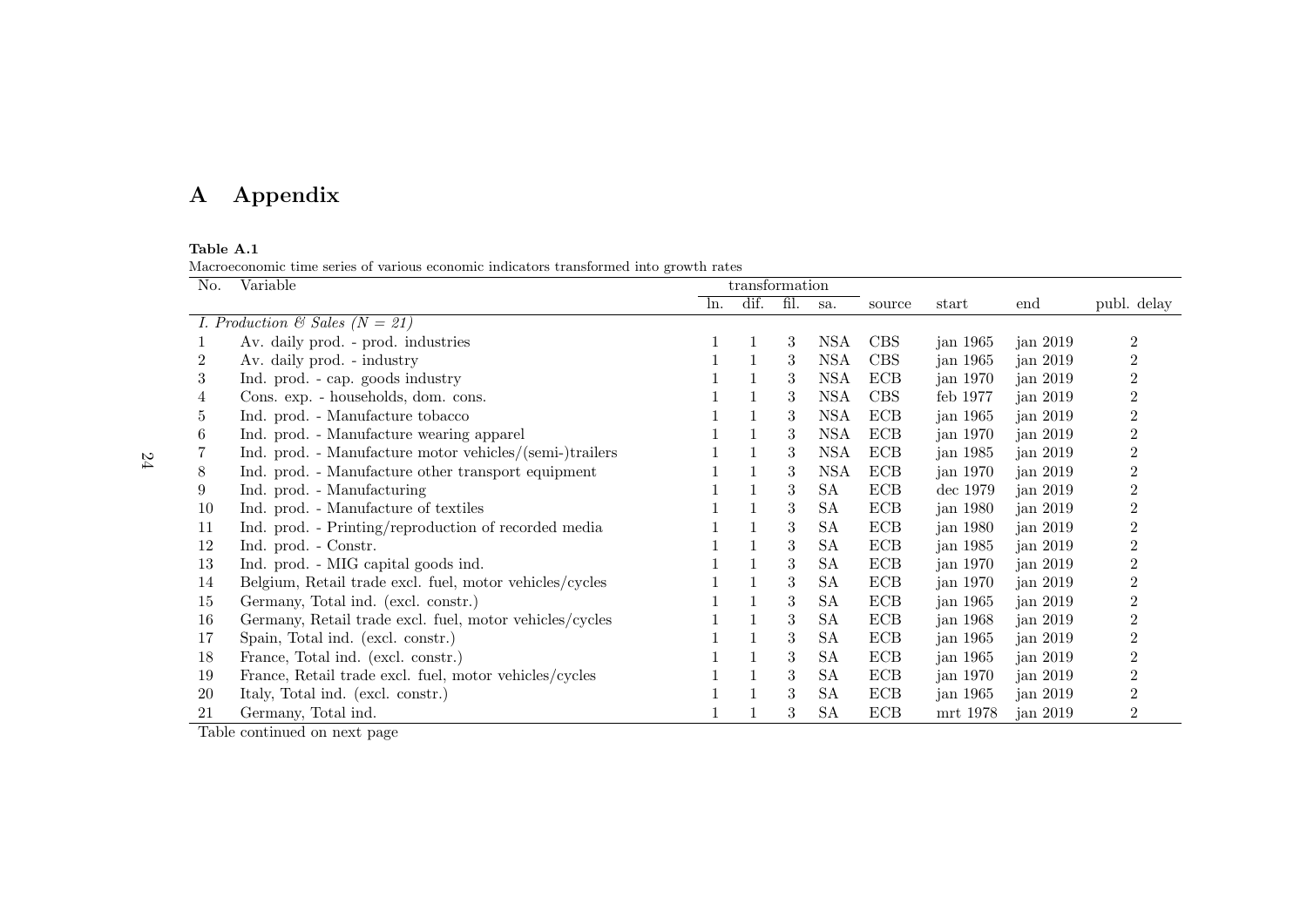Macroeconomic time series of various economic indicators transformed into growth rates (continued)

| No. | Variable                                                       | transformation |                |            |           |            |            |            |             |
|-----|----------------------------------------------------------------|----------------|----------------|------------|-----------|------------|------------|------------|-------------|
|     |                                                                | ln.            | dif.           | fil.       | sa.       | source     | start      | end        | publ. delay |
|     | II. Surveys $(N = 36)$                                         |                |                |            |           |            |            |            |             |
| 22  | Prod. conf. - Headline                                         | $\theta$       | $\theta$       | 3          | <b>SA</b> | ES         | jan 1985   | feb $2019$ |             |
| 23  | Constr. conf. - Headline                                       | $\Omega$       | $\theta$       | 3          | <b>SA</b> | ES         | jan 1985   | feb 2019   |             |
| 24  | Constr. conf. - Building development past 3 months             |                | $\theta$       | 3          | <b>SA</b> | ES         | jan $1985$ | feb $2019$ |             |
| 25  | Constr. conf. - Evolution current overall order books          |                | $\overline{0}$ | 3          | <b>SA</b> | ES         | jan $1985$ | feb 2019   |             |
| 26  | Constr. conf. - Employment expect. next 3 months               |                | $\theta$       | 3          | <b>SA</b> | ES         | jan $1985$ | feb $2019$ |             |
| 27  | Ind. conf. - Headline                                          | $\theta$       | $\theta$       | $\sqrt{3}$ | <b>SA</b> | ES         | jan 1985   | feb $2019$ |             |
| 28  | Ind. Confidence - Production trend observed in recent months   | 0              | $\overline{0}$ | 3          | <b>SA</b> | ES         | jan 1985   | feb 2019   |             |
| 29  | Ind. Confidence - Assessment of order-book levels              | $\left($       | $\Omega$       | 3          | <b>SA</b> | ES         | jan 1985   | feb $2019$ |             |
| 30  | Ind. Confidence - Assessment of stocks of finished products    | 0              | $\overline{0}$ | 3          | <b>SA</b> | ES         | jan 1985   | feb $2019$ |             |
| 31  | Ind Confidence - Production expectations for the months ahead  | $\theta$       | $\overline{0}$ | 3          | <b>SA</b> | ES         | jan 1985   | feb 2019   |             |
| 32  | Ind. Confidence - Employment expectations for the months ahead | $\theta$       | $\theta$       | 3          | <b>SA</b> | ES         | jan 1985   | feb $2019$ |             |
| 33  | Cons. conf. - Headline                                         | $\theta$       | $\theta$       | 3          | <b>SA</b> | ES         | jan 1985   | feb $2019$ |             |
| 34  | Cons. conf. - Financial situation over last 12 months          |                | $\overline{0}$ | 3          | <b>SA</b> | ES         | jan 1985   | feb $2019$ |             |
| 35  | Cons. conf. - Financial situation over next 12 months          |                | $\Omega$       | 3          | <b>SA</b> | ES         | jan $1985$ | feb $2019$ |             |
| 36  | Cons. conf. - General economic situation over last 12 months   | $\theta$       | $\theta$       | $\sqrt{3}$ | <b>SA</b> | ES         | jan 1985   | feb $2019$ |             |
| 37  | Cons. conf. - General economic situation over next 12 months   | $\theta$       | $\overline{0}$ | 3          | <b>SA</b> | ES         | jan 1985   | feb 2019   |             |
| 38  | Cons. conf. - Unemployment expectations over next 12 months    | $\theta$       | $\overline{0}$ | 3          | <b>SA</b> | ES         | jan $1985$ | feb $2019$ |             |
| 39  | Cons. conf. - Major purchases at present                       | 0              | $\theta$       | 3          | <b>SA</b> | ES         | jan 1985   | feb $2019$ |             |
| 40  | Cons. conf. - Major purchases over next 12 months              |                | $\theta$       | 3          | <b>SA</b> | ES         | jan 1985   | feb $2019$ |             |
| 41  | Cons. conf. - Savings at present                               | $\theta$       | $\Omega$       | 3          | <b>SA</b> | ES         | jan 1985   | feb $2019$ |             |
| 42  | Cons. conf. - Savings over next 12 months                      | $\left($       | $\theta$       | 3          | <b>SA</b> | ES         | jan 1985   | feb $2019$ |             |
| 43  | Cons. conf. - Statement on financial situation of household    |                | $\overline{0}$ | 3          | <b>SA</b> | ES         | jan 1985   | feb $2019$ |             |
| 44  | BNB-indicator, gross-index                                     | $\Omega$       | $\theta$       | 3          | <b>SA</b> | <b>BNB</b> | jan $1985$ | feb $2019$ |             |
| 45  | Belgium, Cons. confidence                                      | 0              | $\theta$       | 3          | <b>SA</b> | ES         | jan 1985   | feb $2019$ |             |
| 46  | Germany, Cons. confidence                                      | 0              | $\theta$       | 3          | <b>SA</b> | ES         | jan 1985   | feb $2019$ |             |

Table continued on next page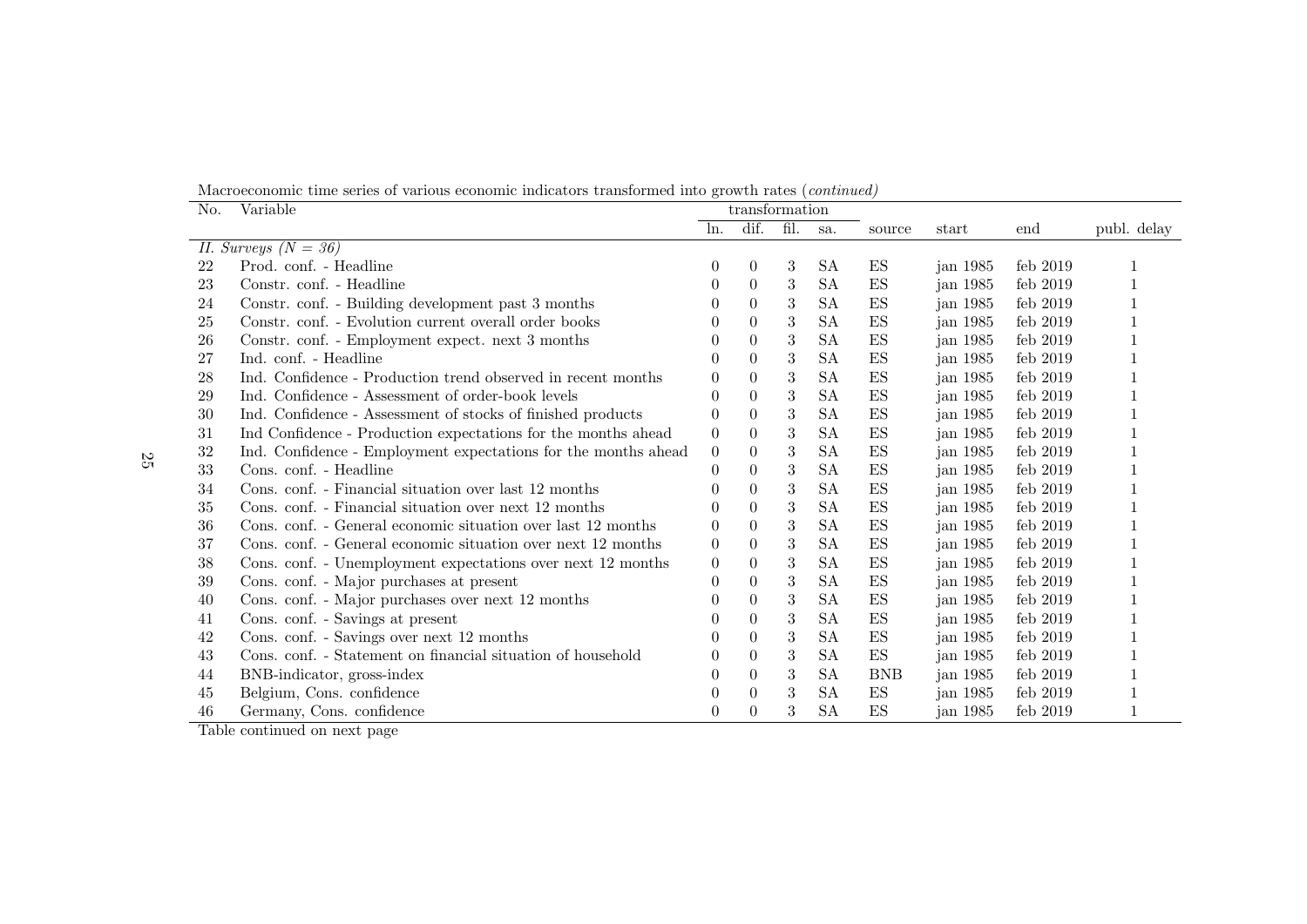Macroeconomic time series of various economic indicators transformed into growth rates (continued)

| No. | Variable                                                           |                | transformation   |                  |            |                          |            |            |                  |
|-----|--------------------------------------------------------------------|----------------|------------------|------------------|------------|--------------------------|------------|------------|------------------|
|     |                                                                    | ln.            | dif.             | fil.             | sa.        | source                   | start      | end        | publ. delay      |
| 47  | France, Cons. confidence                                           | $\theta$       | $\Omega$         | 3                | SA         | ES                       | jan 1985   | feb 2019   |                  |
| 48  | Italy, Cons. confidence                                            |                | $\theta$         | 3                | <b>SA</b>  | ES                       | jan 1985   | feb $2019$ |                  |
| 49  | Belgium, Ind. confidence                                           | $\theta$       | $\theta$         | 3                | <b>SA</b>  | $\mathop{\hbox{\rm ES}}$ | jan 1985   | feb 2019   |                  |
| 50  | Germany, Ind. confidence                                           |                | $\overline{0}$   | 3                | <b>SA</b>  | $\mathop{\hbox{\rm ES}}$ | jan $1985$ | feb 2019   |                  |
| 51  | Italy, Ind. confidence                                             |                | $\overline{0}$   | 3                | <b>SA</b>  | $\mathop{\hbox{\rm ES}}$ | jan 1985   | feb $2019$ |                  |
| 52  | United Kingdom, Ind. confidence                                    | $\theta$       | $\theta$         | $\sqrt{3}$       | <b>SA</b>  | $\mathop{\hbox{\rm ES}}$ | jan 1985   | feb $2019$ |                  |
| 53  | United Kingdom, Cons. confidence                                   |                | $\overline{0}$   | 3                | <b>SA</b>  | ${\rm ES}$               | jan 1985   | feb $2019$ |                  |
| 54  | Ind. Confidence - (CBS definition)                                 | $\overline{0}$ | $\theta$         | 3                | <b>SA</b>  | <b>CBS</b>               | jan 1985   | feb $2019$ |                  |
| 55  | Ind. Confidence - Prod. expect, months ahead (CBS definition)      | $\theta$       | $\boldsymbol{0}$ | $\boldsymbol{3}$ | <b>SA</b>  | CBS                      | jan 1985   | feb 2019   |                  |
| 56  | Ind. Confidence - Ass. of order-book levels (CBS definition)       | $\theta$       | $\overline{0}$   | 3                | <b>SA</b>  | CBS                      | jan 1985   | feb $2019$ |                  |
| 57  | Ind. Confidence - Ass. of stocks of fin. products (CBS definition) | $\overline{0}$ | $\theta$         | 3                | <b>SA</b>  | CBS                      | jan 1985   | feb $2019$ |                  |
|     | III. Financial $(N = 8)$                                           |                |                  |                  |            |                          |            |            |                  |
| 58  | Loans to the private sector                                        |                | 1                | 3                | <b>NSA</b> | <b>ECB</b>               | dec 1982   | jan 2019   | $\boldsymbol{2}$ |
| 59  | M1                                                                 |                | $\boldsymbol{2}$ | 3                | <b>NSA</b> | <b>ECB</b>               | jan 1980   | jan 2019   | $\boldsymbol{2}$ |
| 60  | M3 (money in circulation inclusive)                                |                | $\sqrt{2}$       | 3                | <b>NSA</b> | $\rm ECB$                | jan 1970   | jan 2019   | $\overline{2}$   |
| 61  | Interest rate (short term) - euro                                  | $\theta$       | $\mathbf{1}$     | 3                | <b>NSA</b> | <b>DNB</b>               | nov 1984   | feb $2019$ |                  |
| 62  | Loans on mortgage (nominal rate 5 to 10 years mortgage)            | $\theta$       |                  | 3                | <b>NSA</b> | ECB                      | jan 1980   | jan $2019$ | $\overline{2}$   |
| 63  | Interest rate (long term)                                          | $\Omega$       | 1                | 3                | <b>NSA</b> | DS                       | jan 1965   | mrt 2019   | $\theta$         |
| 64  | Share index, AEX                                                   |                | 1                | $\sqrt{3}$       | <b>NSA</b> | DS                       | jan 1983   | mrt 2019   | $\theta$         |
| 65  | Share index, Amsterdam Midkap-index                                |                | 1                | 3                | <b>NSA</b> | DS                       | jan 1983   | mrt 2019   | $\overline{0}$   |
|     | IV. Prices $(N = 14)$                                              |                |                  |                  |            |                          |            |            |                  |
| 66  | Exchange rate, US-Dollar per Euro                                  | $\theta$       | 1                | 3                | NSA        | ECB                      | jan 1965   | feb $2019$ |                  |
| 67  | Housing price                                                      |                | $\boldsymbol{2}$ | 3                | <b>NSA</b> | <b>CBS</b>               | jan 1976   | feb $2019$ |                  |
| 68  | Consumerprice index, total CPI, all households                     |                | $\,2$            | $\sqrt{3}$       | <b>NSA</b> | CBS                      | jan $1965$ | feb $2019$ |                  |
| 69  | Consumerprice index, underlying inflation                          |                | $\sqrt{2}$       | 3                | <b>NSA</b> | <b>CBS</b>               | jan 1976   | feb $2019$ |                  |
| 70  | World market commodity prices, overall                             |                | $\mathbf{2}$     | 3                | <b>NSA</b> | <b>HWWI</b>              | sep 1978   | feb $2019$ |                  |

Table continued on next page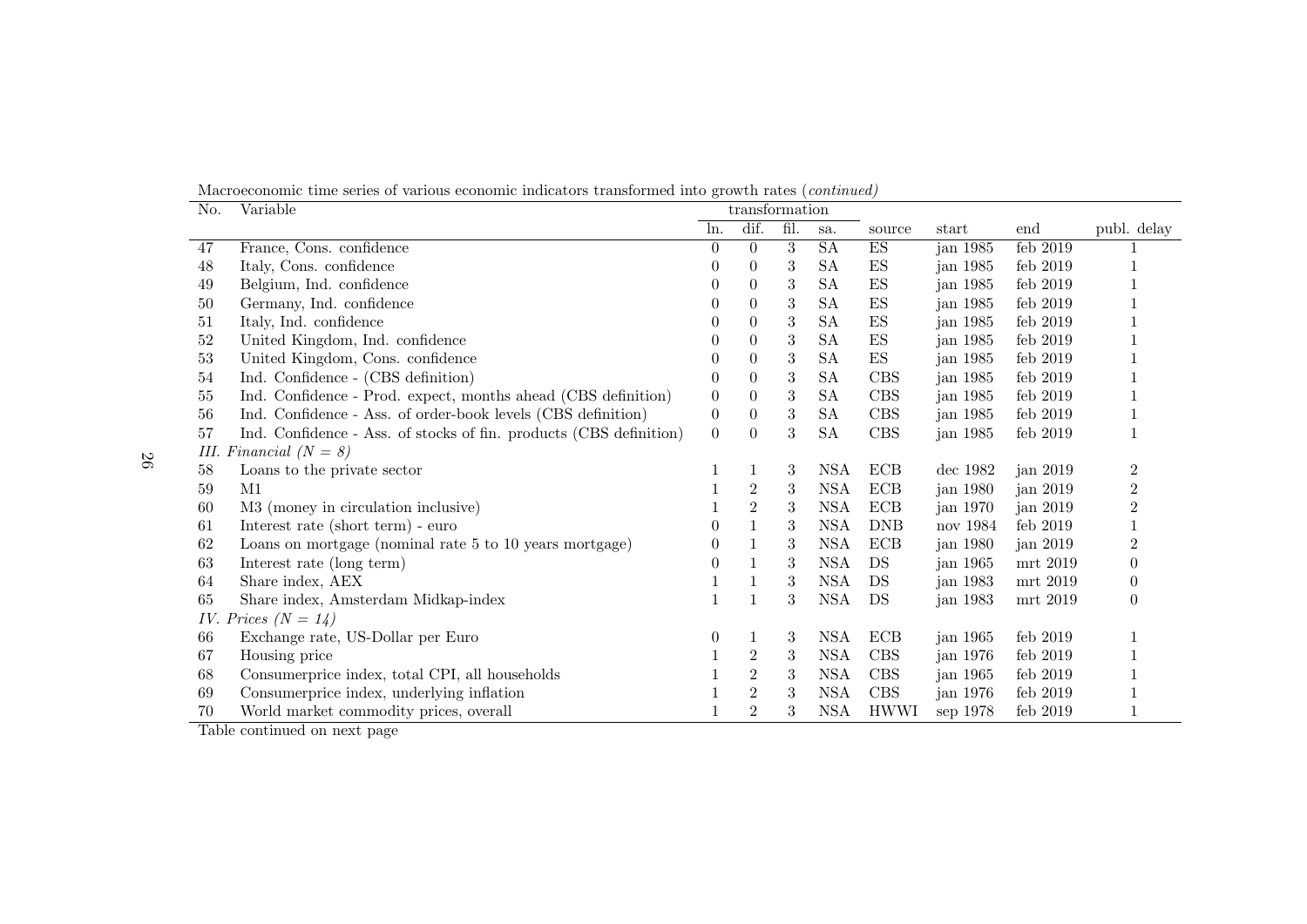Macroeconomic time series of various economic indicators transformed into growth rates (continued)

| No. | Variable                                                        |                  | transformation |      |            |             |                        |            |             |
|-----|-----------------------------------------------------------------|------------------|----------------|------|------------|-------------|------------------------|------------|-------------|
|     |                                                                 | ln.              | dif.           | fil. | sa.        | source      | $\operatorname{start}$ | end        | publ. delay |
| 71  | World market commodity prices, industrial materials             |                  | 2              | 3    | <b>NSA</b> | <b>HWWI</b> | sep 1978               | feb 2019   |             |
| 72  | World market commodity prices, agric. $\&$ ind. materials       |                  | $\overline{2}$ | 3    | <b>NSA</b> | <b>HWWI</b> | sep 1978               | feb $2019$ |             |
| 73  | World market commodity prices, metals                           |                  | 2              | 3    | NSA        | <b>HWWI</b> | sep 1978               | feb $2019$ |             |
| 74  | World market commodity prices, energy-components                |                  | $\overline{2}$ | 3    | NSA        | <b>HWWI</b> | sep 1978               | feb $2019$ |             |
| 75  | Producer prices, total intermed. & fi. products (dom. market)   |                  | $\overline{2}$ | 3    | <b>NSA</b> | <b>CBS</b>  | jan 1981               | jan $2019$ |             |
| 76  | Producer prices, consumer goods (dom. market)                   |                  | $\overline{2}$ | 3    | <b>NSA</b> | <b>ECB</b>  | jan 1976               | jan $2019$ |             |
| 77  | Producer prices, intermediate goods (dom. market)               |                  | 2              | 3    | NSA        | ECB         | jan $1976$             | jan $2019$ |             |
| 78  | Producer prices, intermediate $\&$ final products (for. market) |                  | $\overline{2}$ | 3    | <b>NSA</b> | <b>CBS</b>  | jan 1981               | jan $2019$ |             |
| 79  | Producer prices, energy (dom. market)                           |                  | $\overline{2}$ | 3    | NSA        | <b>ECB</b>  | jan 1980               | jan $2019$ |             |
|     | V. Other $(N = 4)$                                              |                  |                |      |            |             |                        |            |             |
| 80  | Unemployment                                                    | $\left( \right)$ |                | 3    | SA         | ES          | jan 1983               | feb $2019$ |             |
| 81  | Issued vehicle registration certificates                        |                  |                | 3    | NSA        | <b>CBS</b>  | jan 1965               | feb $2019$ |             |
| 82  | <b>Bankruptcies</b>                                             |                  |                | 3    | NSA        | <b>CBS</b>  | $\alpha$ ian 1965      | feb $2019$ |             |
| 83  | Hourly wages (collective labour agreement), industry            |                  |                | 3    | <b>NSA</b> | <b>CBS</b>  | jan 1972               | feb $2019$ |             |

Note: The table presents the transformations of the monthly series that are used for estimation of forecasting models. Transformation: ln.:  $0 =$ no logarithm,  $1 =$  logarithm; dif.: degree of differencing  $1 =$  first difference,  $2 =$  second difference; fil.: moving average filter of degree n; sa: SA  $=$  seasonally adjusted at the source, NSA  $=$  not seasonally adjusted, adjusted with X12-ARIMA; source: CBS  $=$  Statistics Netherlands, BNB  $=$  National Bank of Belgium, DNB <sup>=</sup> National Bank of the Netherlands, DS: Datastream, ECB: European Central Bank, ES <sup>=</sup> Eurostat, HWWI = Hamburg Institute of International Economics; start: Starting year and month of the series, end: Final year and month of the series; delay:publication delay of the series.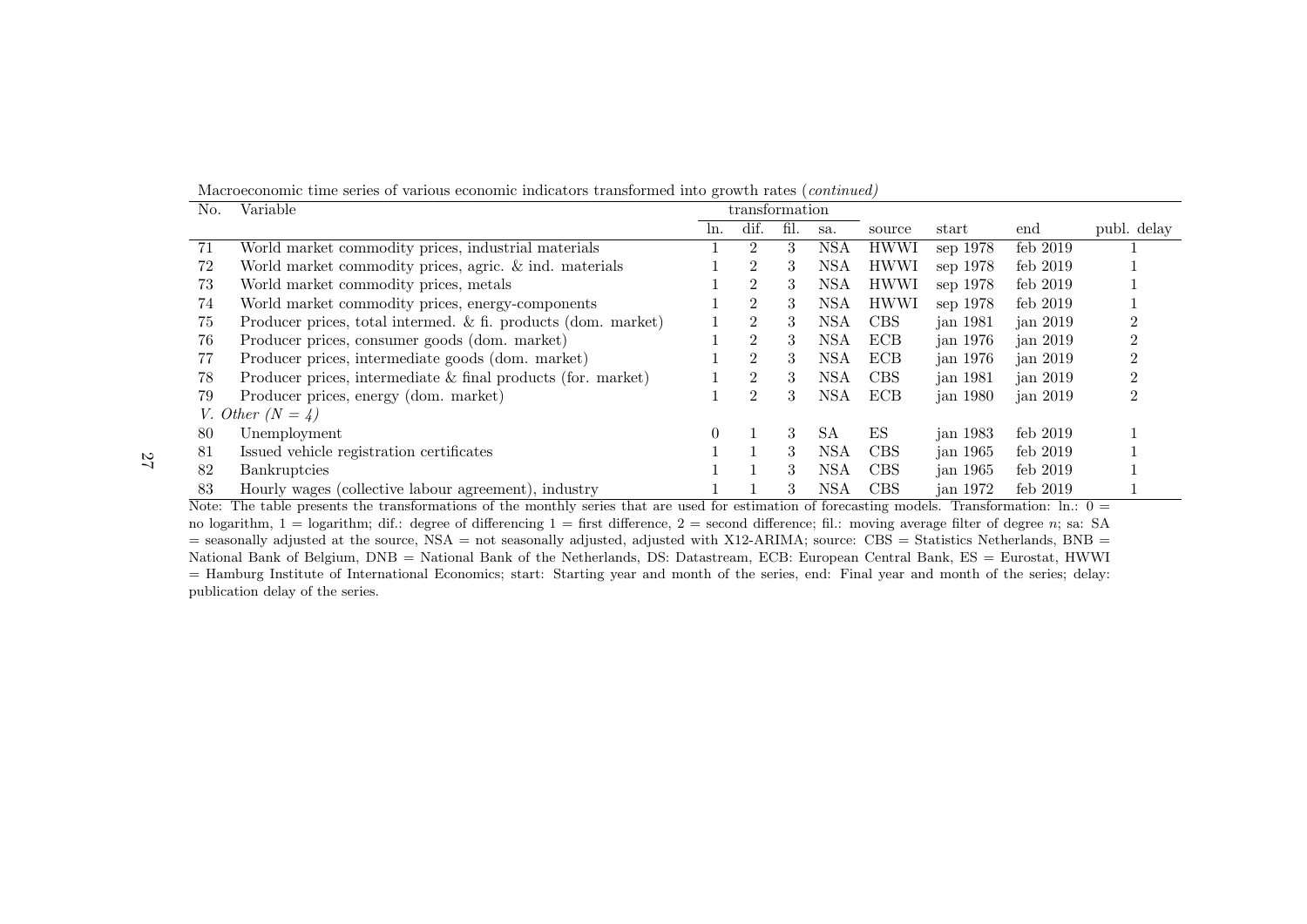# Online Appendix: Details of the nowcasting models

## Dynamic factor model

Consider a vector of *n* stationary monthly series  $\mathbf{x}_m = (x_{1,m}, \ldots, x_{n,m})'$ , with monthly time index  $m = 1, 2, \ldots, T_m$ , which have been standardized to have zero mean and unit variance. The dynamic factor model is

$$
x_m = \Lambda f_m + \xi_m, \quad \xi_m \sim N(\mathbf{0}, \Sigma_{\xi})
$$

$$
f_m = \sum_{i=1}^p A_i f_{m-i} + B \eta_m, \quad \eta_m \sim N(\mathbf{0}, I_q)
$$

where  $f_m$  is a  $q \times 1$  vector of factors,  $\Lambda$  is a  $n \times q$  matrix of factor loadings,  $A_i$  is a  $q \times q$  matrix of coefficients, and  $\xi_m$  and  $\eta_m$  are  $n \times 1$  and  $q \times 1$ vectors of disturbances.

The latent monthly GDP growth,  $y_m^*$ , is related to the common factors through

$$
y_m^* = \lambda' \mathbf{f}_m + \varepsilon_m, \quad \varepsilon_m \sim \mathcal{N}(0, \sigma_\varepsilon^2)
$$
 (1)

The observed quarterly GDP growth series,  $y_t$ , with quarterly time index  $t = 1, 2, \ldots, T_q$ , is then

$$
y_t = (y_{3t}^* + y_{3,t-1}^* + y_{3,t-2}^*)/3
$$

The aggregation for the quarterly GDP growth implies that  $y_m$  is in terms of 3-month growth rates. The state space form contains the monthly quarterly GDP growth in the third month of the respective quarter with the remaining observations treated as missing

$$
y_m = \begin{cases} y_{3t}, & t = 1, 2, \dots, T \\ \text{unobserved}, & \text{otherwise} \end{cases}
$$

The literature estimates the matrix of factor loadings,  $\Lambda$ , a static principal components analysis applied to a balanced sub-sample of the data, where observations in periods with missing data are discarded. However, only the last few rows are discarded, as missing data are the result of publication lags. The static principal component analysis also gives sample estimates of the common factors.

The number of common factors and the number of lags in the vector autoregressive process need to be specified. We take the equally weighted average of forecasts over a range of values with the maximum value of q and  $p$  set to six, see Kuzin et al. (2013) and Jansen et al. (2016) for similar choices.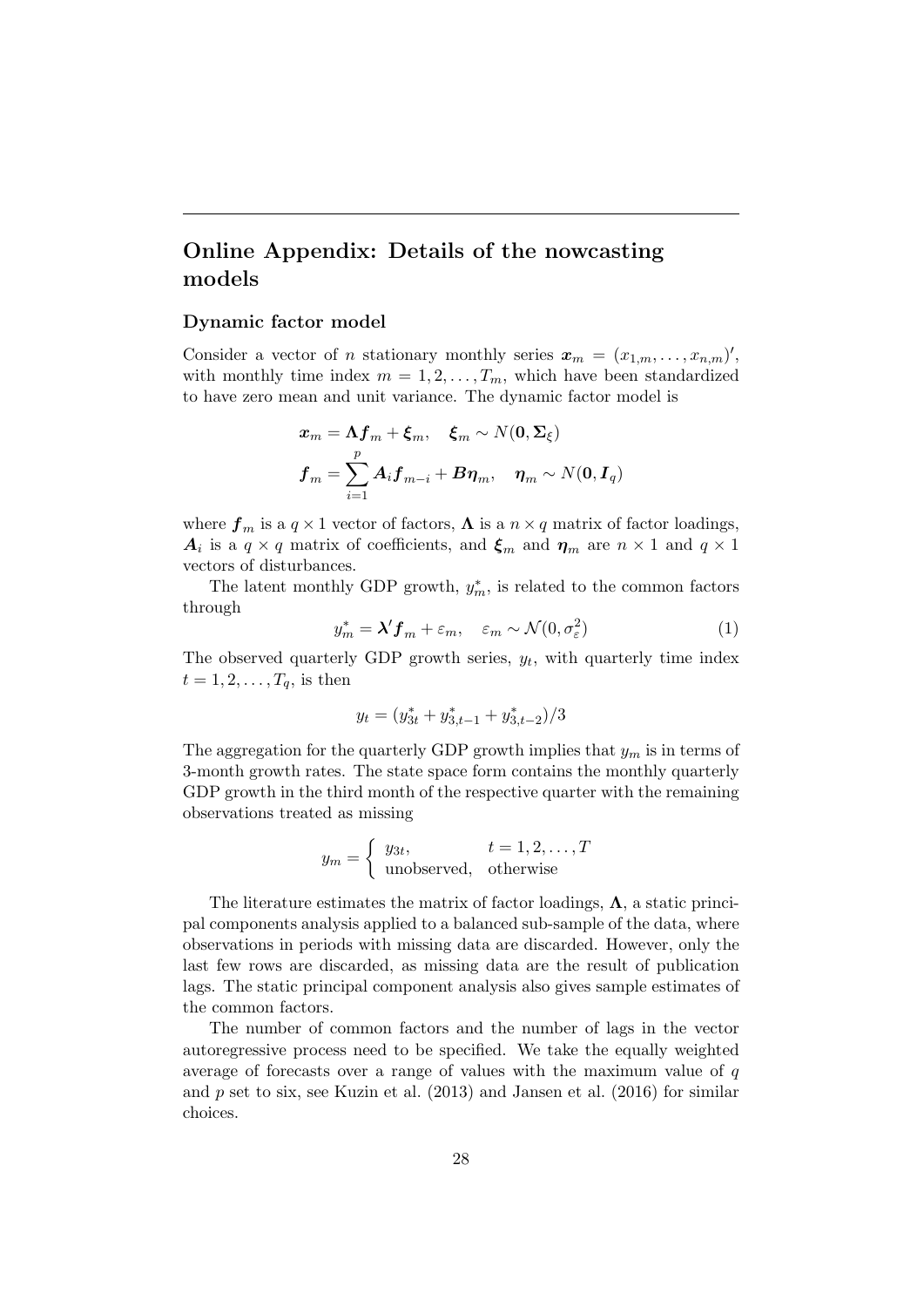## Mixed-data sampling factor-augmented model

The MIDAS model of Ghysels et al. (2007) has been adapted for nowcasting by Marcellino and Schumacher (2010). The purpose of MIDAS is to jointly model variables of different frequency, here quarterly GDP and monthly economic indicators. In the factor-augmented MIDAS model, factors are extracted at the monthly frequency and then linked to lower frequency GDP growth. The model for h-period ahead GDP growth,  $y_{t+h}$ , in this model is

$$
y_{t+h} = \alpha + \beta'C(L_M; \theta) f_t^{(3)} + \varepsilon_{t+h}
$$

$$
C(L_M; \theta) = \sum_{k=0}^{K} c(k, \theta) L_M^k
$$

where  $L_M^k$  denotes the monthly lag operator for skip-sampled lag k of the regressor at time t,  $\alpha$  is a scalar,  $f_t^{(3)}$  $t_t^{(3)}$  the skip-sampled factors extracted from the monthly indicators , where the superscript three indicates the skip sampling of monthly indicators to quarterly frequency. Various specifications of nonlinear weighting schemes  $C(L_M; \theta)$  can be employed to parsimoniously parameterize the coefficients (Ghysels et al., 2007).

The mixed-data sampling model is estimated with ordinary or nonlinear least squares for the unrestricted or restricted model. The restricted model uses the exponential Almon lag and the unrestricted model uses skip sampling.

We assessed multiple methods to extract factors at first, but used the method described in the description of the MIDAS model in Section 2 for the remainder of the paper. The methods we used to extract factors were, first, principal components on the set of explanatory variables, where we adjusted for missing observations by deleting periods with missing observations. Next, we use principal components but use skip sampling. Finally, we use principal components on a skip sampled data set including the lags of the variables.

## Regularization techniques

We use the least absolute shrinkage and selection operator (LASSO) and the elastic net in this paper. We also obtained results for ridge regression and adaptive LASSO. However, the results were strictly dominated by the LASSO and elastic net and for brevity we therefore omit these results.

The LASSO of Tibshirani (1996) performs both regularization and variable selection by imposing an  $\ell_1$  penalty in the estimation of the coefficients. As the response variable and regressors are of different frequencies, the mixed-data sampling approach of Section 2 is employed using skip sampling for the monthly regressors.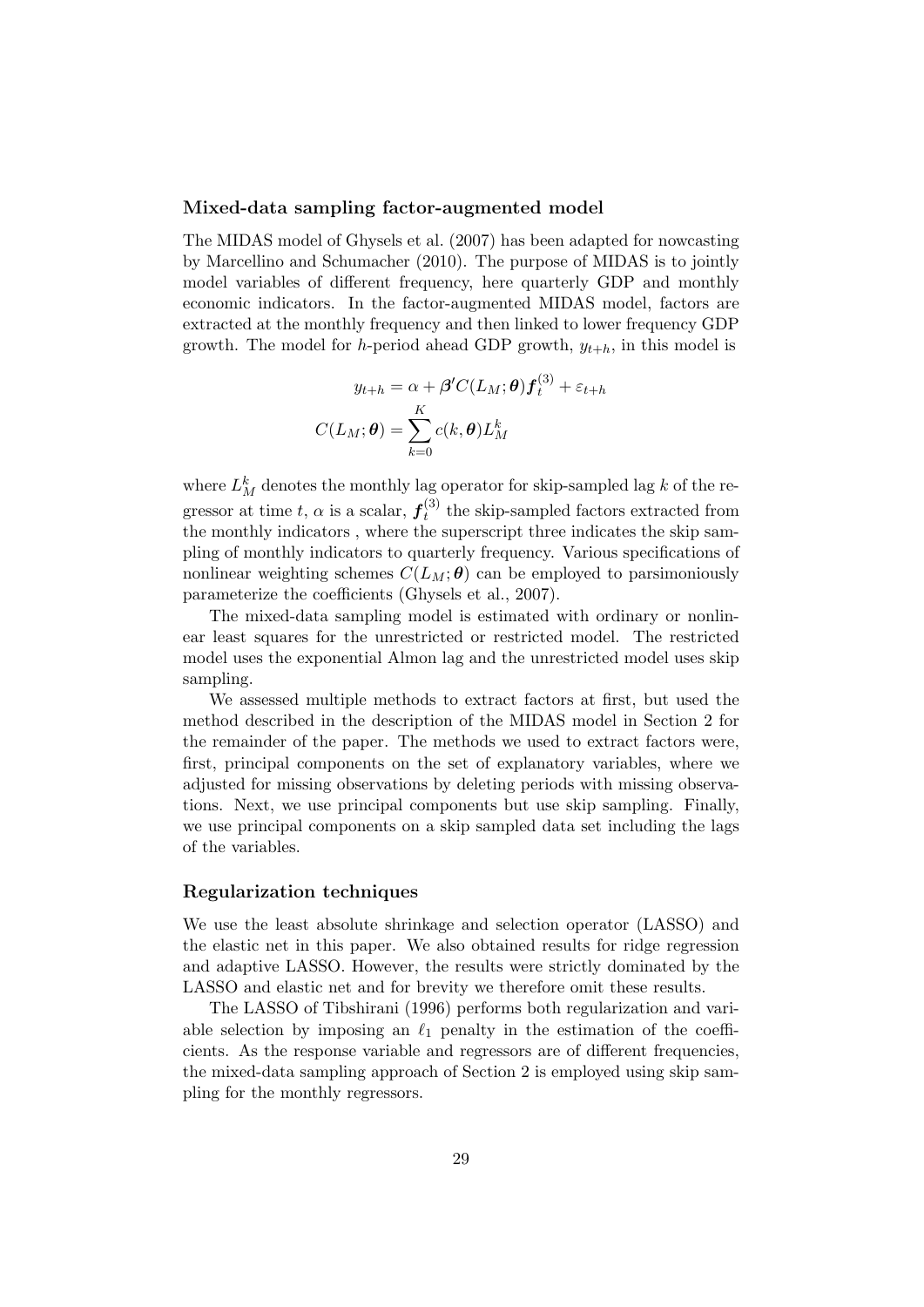Given a sample of length N consisting of n covariates  $x_m := (x_{1,m}, x_{2,m}, \ldots, x_{n,m}),$  $\forall m \in \{1, 2, \ldots, T_m\}$ , one obtains the parameter estimates optimizing the penalized loss function

$$
\min_{\beta_0,\boldsymbol{\beta}} \| \boldsymbol{y}_h - \beta_0 \iota_{T-h} - \boldsymbol{x}^{(3)}\boldsymbol{\beta} \|_2^2 \quad \text{subject to } \|\boldsymbol{\beta}\|_1^2 \leq \lambda
$$

where  $\|\boldsymbol{\beta}\|_p$  denotes the  $\ell_p$  norm of  $\boldsymbol{\beta}$ , and  $\iota_{T-h}$  an  $T-h\times 1$  vector of ones and  $\lambda$  determines the extent of regularization. The optimal regularization parameter,  $\lambda$ , is determined via cross-validation.

We assessed the performance of LASSO in the case of various regularization parameters  $\hat{\lambda}_{min}$  and  $\hat{\lambda}_{\sigma}$ .  $\hat{\lambda}_{min}$  and  $\hat{\lambda}_{\sigma}$  refer to the regularization parameter estimate that results in a minimal cross-validated estimated error and the parameter estimate that results in a cross-validated estimated error that is one standard deviation away from the minimum, where the latter implies greater regularization. Due to better results of the LASSO using  $\hat{\lambda}_{min}$  instead of  $\hat{\lambda}_{\sigma}$  as the regularization parameter, we have used  $\hat{\lambda}_{min}$ throughout the paper.

The elastic net of Zou and Hastie (2005) imposes a combination of  $\ell_1$ and  $\ell_2$  penalties. Similar to the LASSO, the  $\ell_1$  norm selects parameters by shrinking some to zero but it also shrinks the remaining coefficients towards zero through the use of the  $\ell_2$  norm. The elastic net regression is

$$
\min_{\beta_0,\boldsymbol{\beta}} \| \boldsymbol{y}_h - \beta_0 \iota_{T-h} - \boldsymbol{x}^{(3)}\boldsymbol{\beta} \|_2^2 \quad \text{subject to } \alpha \|\boldsymbol{\beta}\|_1^2 + (1-\alpha) \|\boldsymbol{\beta}\|_2^2 \le \lambda
$$

 $y<sub>h</sub>$  the relevant vector of GDP realizations for forecasting horizon h,  $\iota$ <sub>N</sub> an  $N \times 1$  vector of ones,  $\mathbf{x}^{(3)}$  a matrix of the skip-sampled versions of  $x_{i,m}$  $\lambda$  a pre-specified parameter determining the extent of regularization and  $\alpha$ determining the relative extent of regularization performed by both norms. Again, the parameters  $\alpha$  and  $\lambda$  are determined via cross-validation.

## Random subspace regression

Model averaging has been shown to reduce the MSFE. Based on this observation, Elliott et al. (2013) introduce complete subset regression, where forecasts are constructed from all combinations of k regressors out of the regressor pool. The forecasts are then averaged. If, however, the regressor pool is large the number of combinations of k regressors is prohibitively large. A solution is to take R randomly chosen subsets of regressors. Boot and Nibbering (2019) show that this approximates the complete subset regression for mildly large R, such as  $R = 1000$ .

In the nowcasting context, the regression is

$$
y_{t+h} = \boldsymbol{x}_t^{(3)} \boldsymbol{R} \boldsymbol{\beta_R} + \varepsilon_{\boldsymbol{R},t+h}
$$

where **R** is an  $K \times k$  random selection matrix,  $\beta_R$  the associated  $k \times 1$  vector of coefficients. More specifically,  $R$  is a random selection matrix that selects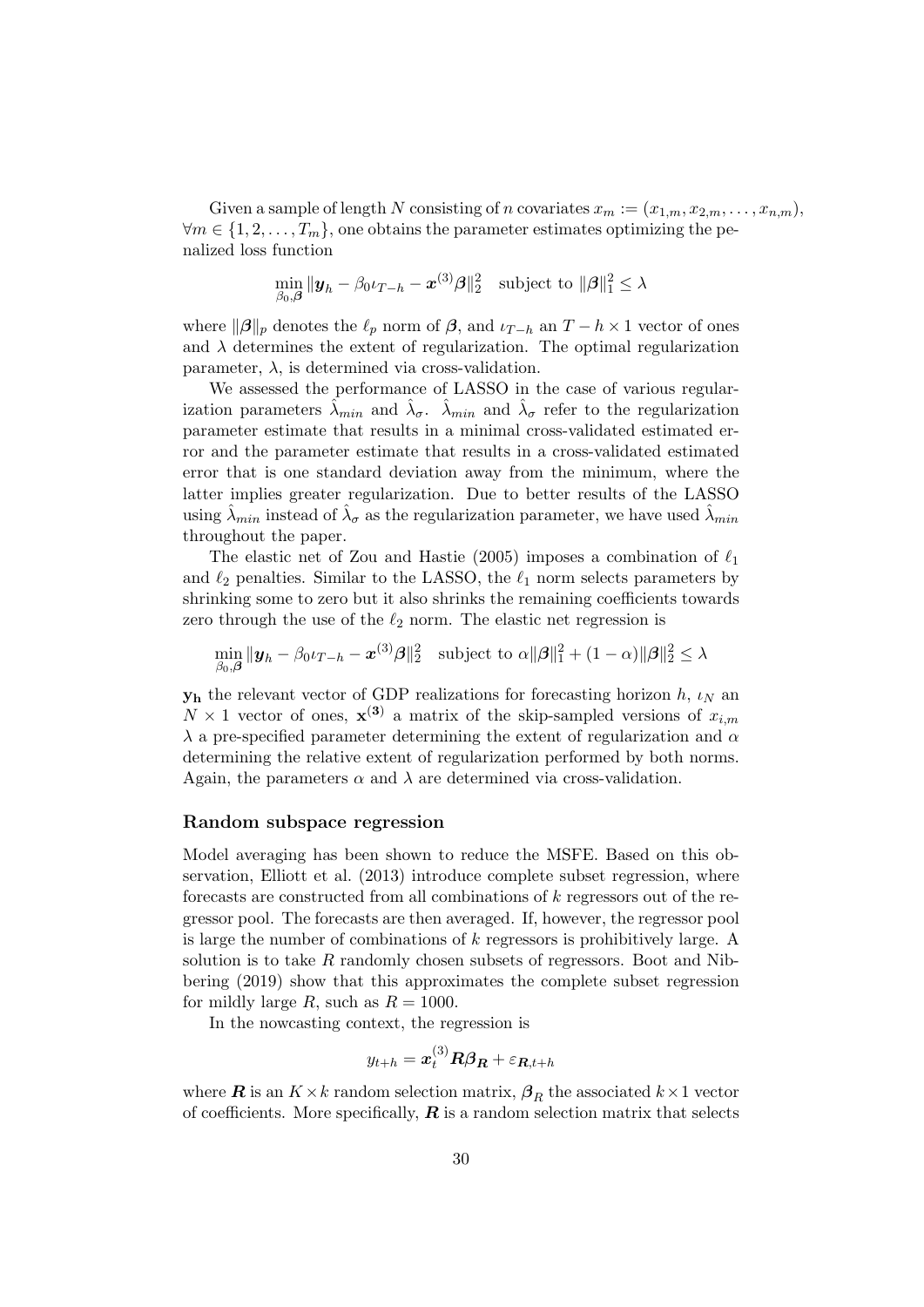random sets of k predictors out of the total available n predictors, that is, it is a matrix of zeros except for k elements: the j, l-th element, which is unity if the *l*-th regressor in the random subset regression is the  $j$ -th variable.

A tuning parameter of this method is the size of each regressor subset, k. Theoretical results by Boot and Nibbering  $(2019)$  suggest that k should be chosen relatively large at about 30. The experience of Pick and Carpay  $(2022)$  suggests that smaller k can deliver more precise forecasts. We initially experimented with different choices of  $k$  up to 30 and our experience confirms that smaller choices of  $k$  deliver better nowcasts. As a result we average nowcasts over those obtained using  $k = 2, 3, 4, 5$ .

An alternative to selecting regressors would be to combine the regressors with random weights. Boot and Nibbering (2019) discuss this option and name it random projection. In place of a selection matrix, random projection uses a random weighting matrix, that calculates k regressors that are weighted averages of the n regressors. For Gaussian random projections, the weights are drawn from a normal distribution and each entry of the matrix **R** is independently and identically distributed as

$$
[R]_{i,j} \sim \mathcal{N}(0,1), \quad 1 \le i \le n, \quad 1 \le j \le k
$$

Multiple realizations of the random matrix  $R$  are drawn and the resulting forecasts are averaged. Again, the choice variable k needs to be determined. Again, we average nowcasts over those obtained using  $k = 2, 3, 4, 5$ .

Other weighting schemes are possible, for example, random compression used by Guhaniyogi and Dunson (2015). The analysis of Pick and Carpay (2022), however, suggests that random subset selection and random projection deliver superior forecast performances and for brevity we therefore limit our attention to these two methods.

## Random forest

The random forest forecast averages the forecasts of multiple decision trees. To grow a decision tree, the space of predictor values is partitioned with the aim of minimizing the in-sample squared error. At each partition, the algorithm chooses a split based on one of the predictors that realizes the largest decrease in squared error. Hence, the split of a predictor that is minimizing the cost function is chosen at each node, i.e.

$$
C = \sum_{R_g} \sum_{t_j \in R_g} (\bar{y}_{R_g} - y_j)^2
$$

where C is the cost to be minimized,  $R_q$  for  $q \in [1, \ldots, G]$  is the set of partitioned responses,  $\bar{y}_{R_g}$  is the average GDP realization within cluster  $R_g$ and  $y_j$  is the j<sup>th</sup> element of partition  $R_g$ . A tree is therefore a nonlinear combination of the predictors and allows for a nonlinear underlying GDP.